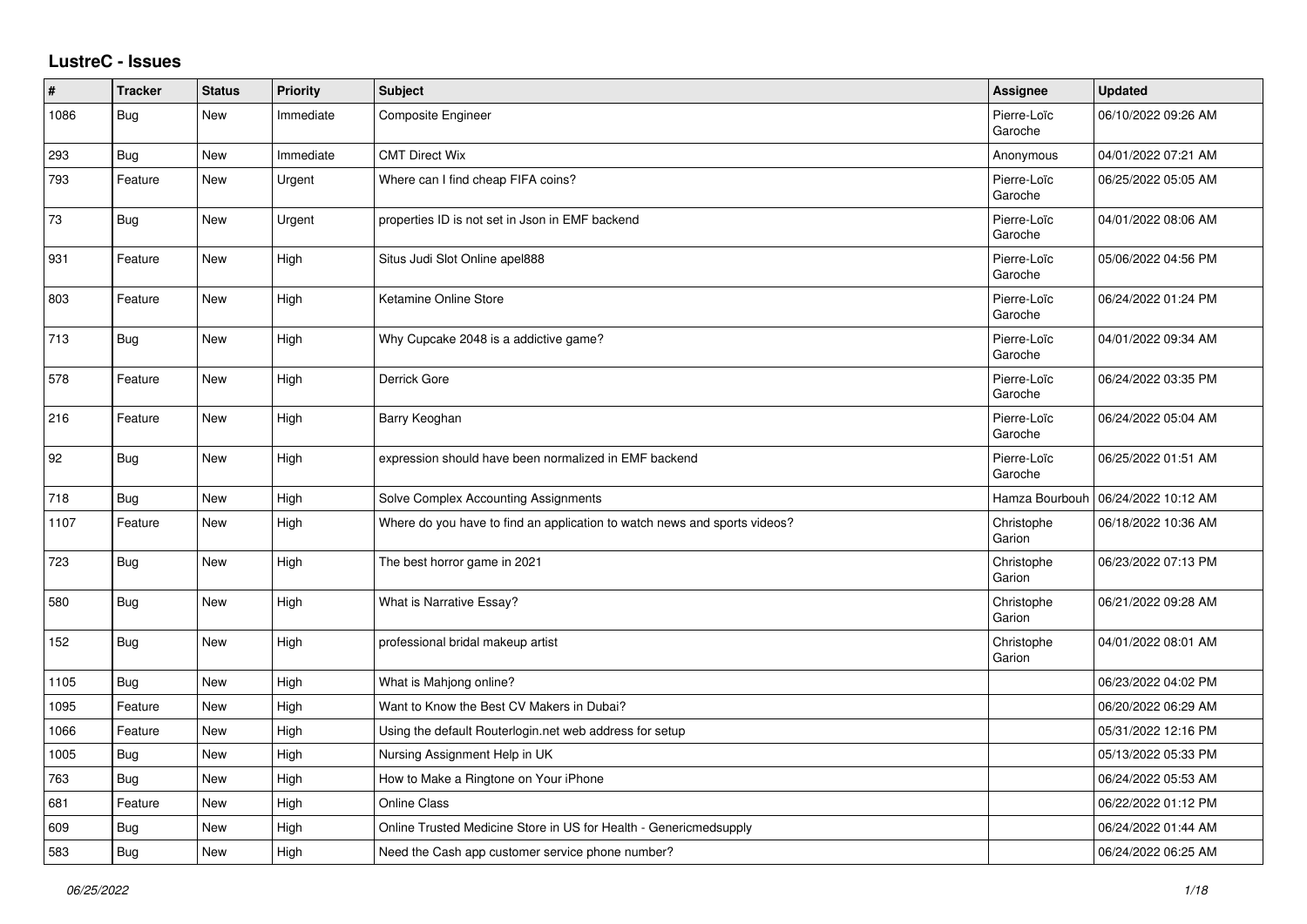| #    | <b>Tracker</b> | <b>Status</b> | <b>Priority</b> | <b>Subject</b>                                                                | Assignee               | <b>Updated</b>      |
|------|----------------|---------------|-----------------|-------------------------------------------------------------------------------|------------------------|---------------------|
| 559  | Bug            | New           | High            | What Are Permission For Applications like Facebook Sending MMS?               |                        | 06/24/2022 10:07 AM |
| 493  | Feature        | <b>New</b>    | High            | chainsaw dance                                                                |                        | 06/24/2022 08:01 PM |
| 476  | Feature        | New           | High            | <b>American Airlines Reservations</b>                                         |                        | 06/25/2022 07:00 AM |
| 279  | Bug            | New           | High            | What is an essential feature of an internal communications app?               |                        | 06/25/2022 03:28 AM |
| 273  | Bug            | <b>New</b>    | High            | assignment help online                                                        |                        | 04/01/2022 08:17 AM |
| 897  | Bug            | New           | Normal          | Slot Pulsa Pragmatic Play                                                     | Xavier Thirioux        | 04/01/2022 12:08 PM |
| 896  | Feature        | New           | Normal          | Application of North Finder in Mining Industry                                | Xavier Thirioux        | 04/01/2022 09:49 AM |
| 815  | Bug            | New           | Normal          | how do i call cash app customer service                                       | Xavier Thirioux        | 06/23/2022 08:36 AM |
| 1110 | Bug            | New           | Normal          | Six Guns Mod Apk Answers Your Questions                                       | Pierre-Loïc<br>Garoche | 06/20/2022 04:42 AM |
| 1088 | Bug            | <b>New</b>    | Normal          | Health And Fitness Tips 2022                                                  | Pierre-Loïc<br>Garoche | 06/20/2022 06:42 AM |
| 1064 | Bug            | <b>New</b>    | Normal          | How to delete Cash App history?                                               | Pierre-Loïc<br>Garoche | 06/11/2022 10:29 AM |
| 1055 | Bug            | New           | Normal          | seo apk                                                                       | Pierre-Loïc<br>Garoche | 05/27/2022 06:23 AM |
| 1054 | <b>Bug</b>     | New           | Normal          | Apkmodule                                                                     | Pierre-Loïc<br>Garoche | 05/26/2022 03:37 PM |
| 1038 | Bug            | <b>New</b>    | Normal          | How to Fix Canon Printer Offline ISsue                                        | Pierre-Loïc<br>Garoche | 05/27/2022 05:25 AM |
| 1035 | Bug            | <b>New</b>    | Normal          | how to relieve spam score                                                     | Pierre-Loïc<br>Garoche | 05/18/2022 11:39 AM |
| 1010 | Bug            | <b>New</b>    | Normal          | what are the requirements to borrow money from cash app ? cash app borrow app | Pierre-Loïc<br>Garoche | 05/11/2022 09:29 AM |
| 1003 | Bug            | New           | Normal          | Drift F1 is a drifting car game inspired by F1's tracks.                      | Pierre-Loïc<br>Garoche | 05/10/2022 10:52 AM |
| 960  | Feature        | <b>New</b>    | Normal          | Zooming Instagram Picture In Full HD                                          | Pierre-Loïc<br>Garoche | 04/20/2022 10:36 AM |
| 936  | Bug            | New           | Normal          | Avantages de l'extension AliTools pour faire du shopping sur Aliexpress       | Pierre-Loïc<br>Garoche | 04/12/2022 11:35 AM |
| 868  | Feature        | <b>New</b>    | Normal          | What Is the Role of a Graphic Designer?                                       | Pierre-Loïc<br>Garoche | 04/01/2022 09:12 AM |
| 866  | Feature        | New           | Normal          | Northern Ireland Dissertation Writing Service                                 | Pierre-Loïc<br>Garoche | 04/01/2022 09:12 AM |
| 860  | <b>Bug</b>     | New           | Normal          | pokemon guide                                                                 | Pierre-Loïc<br>Garoche | 06/18/2022 08:18 PM |
| 837  | <b>Bug</b>     | New           | Normal          | To Create An Instagram Story                                                  | Pierre-Loïc<br>Garoche | 04/01/2022 08:58 AM |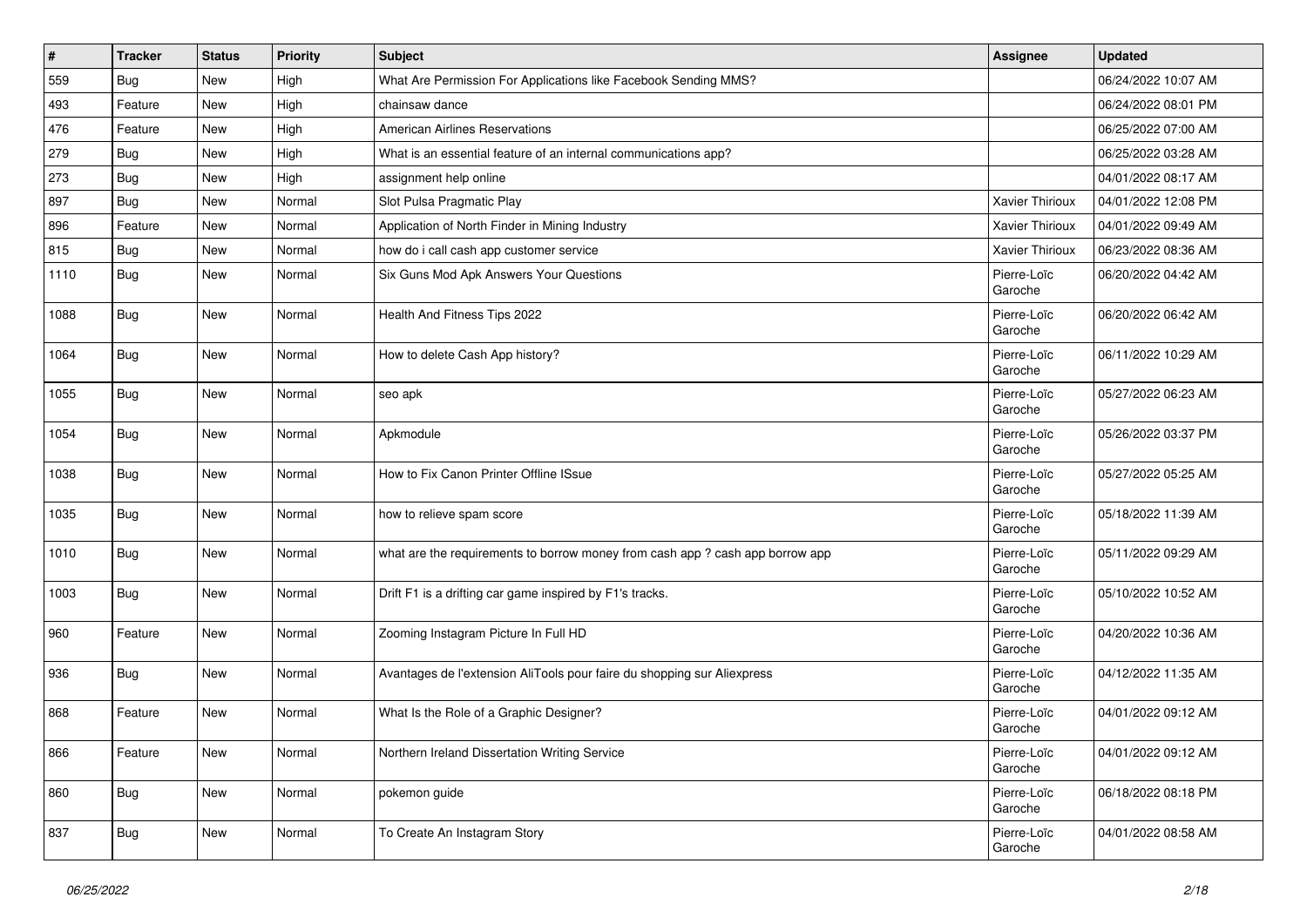| $\vert$ # | <b>Tracker</b> | <b>Status</b> | <b>Priority</b> | <b>Subject</b>                                                           | Assignee               | <b>Updated</b>      |
|-----------|----------------|---------------|-----------------|--------------------------------------------------------------------------|------------------------|---------------------|
| 829       | <b>Bug</b>     | New           | Normal          | Write My Dissertation For Me UK                                          | Pierre-Loïc<br>Garoche | 04/01/2022 08:59 AM |
| 824       | Feature        | New           | Normal          | How to watch Fox News on my Smart TV or similar devices?                 | Pierre-Loïc<br>Garoche | 04/01/2022 09:00 AM |
| 823       | Feature        | New           | Normal          | How much does Disney Plus cost?                                          | Pierre-Loïc<br>Garoche | 04/01/2022 09:00 AM |
| 814       | Bug            | New           | Normal          | Stage Fright Cure                                                        | Pierre-Loïc<br>Garoche | 06/24/2022 02:07 PM |
| 780       | Bug            | New           | Normal          | Best Whatsapp Modified APKs                                              | Pierre-Loïc<br>Garoche | 06/25/2022 06:54 AM |
| 779       | Feature        | New           | Normal          | Latest Whatsapp groups for Teens                                         | Pierre-Loïc<br>Garoche | 06/21/2022 01:33 AM |
| 759       | Bug            | New           | Normal          | Canon IJ Network Tool                                                    | Pierre-Loïc<br>Garoche | 06/24/2022 08:18 PM |
| 727       | Bug            | New           | Normal          | Drive for speed simulator mod apk                                        | Pierre-Loïc<br>Garoche | 04/23/2022 11:17 PM |
| 707       | <b>Bug</b>     | New           | Normal          | Why Accounting Assignments Are Beneficial For The Students?              | Pierre-Loïc<br>Garoche | 06/24/2022 09:16 PM |
| 674       | Bug            | New           | Normal          | The best game in 2021                                                    | Pierre-Loïc<br>Garoche | 06/24/2022 10:05 PM |
| 671       | <b>Bug</b>     | New           | Normal          | Hot games                                                                | Pierre-Loïc<br>Garoche | 06/20/2022 03:40 PM |
| 663       | Bug            | New           | Normal          | Know how the Cash app twitches words in a detailed way.                  | Pierre-Loïc<br>Garoche | 05/22/2022 05:44 PM |
| 606       | Feature        | New           | Normal          | Play unblocked cookie crush 3                                            | Pierre-Loïc<br>Garoche | 06/22/2022 04:12 AM |
| 602       | Bug            | New           | Normal          | Best Essay Writing Service UK                                            | Pierre-Loïc<br>Garoche | 06/24/2022 07:28 AM |
| 601       | Bug            | New           | Normal          | Best Essay Writing Service UK                                            | Pierre-Loïc<br>Garoche | 06/24/2022 10:50 AM |
| 582       | <b>Bug</b>     | New           | Normal          | Cash App Won't Let Me Send Money If There Is A Low Balance Available     | Pierre-Loïc<br>Garoche | 06/22/2022 03:07 PM |
| 572       | Feature        | New           | Normal          | New features of WhatsApp Plus on Android phones                          | Pierre-Loïc<br>Garoche | 06/24/2022 12:59 PM |
| 571       | <b>Bug</b>     | New           | Normal          | How may the Cash app dispute your trade?                                 | Pierre-Loïc<br>Garoche | 06/25/2022 05:15 AM |
| 570       | <b>Bug</b>     | New           | Normal          | What is Sutton bank cash app customer service phone number?              | Pierre-Loïc<br>Garoche | 06/23/2022 10:42 AM |
| 569       | <b>Bug</b>     | New           | Normal          | What is the incoming and outgoing mail server for Outlook IMAP settings? | Pierre-Loïc<br>Garoche | 06/25/2022 08:53 AM |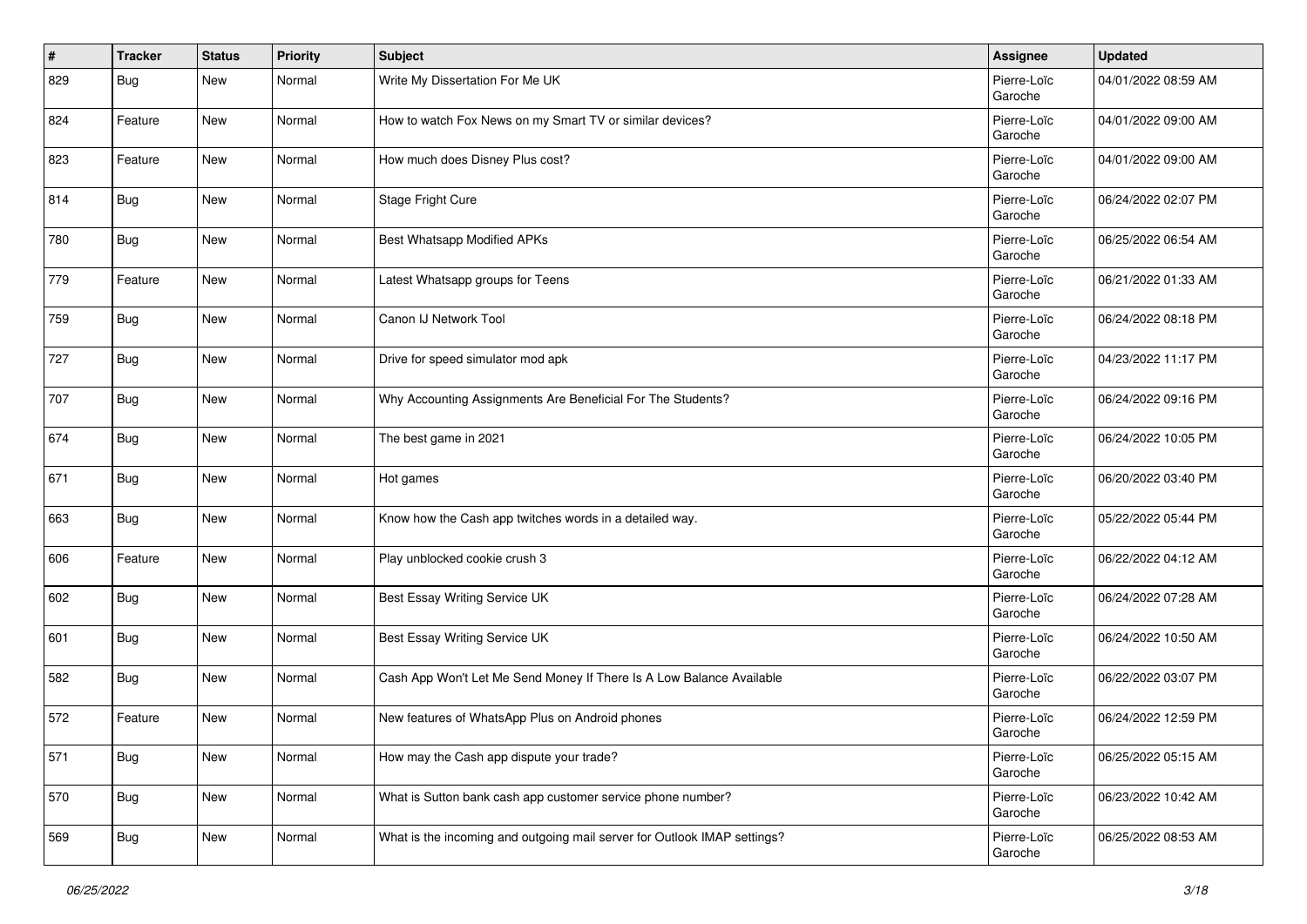| $\pmb{\#}$ | <b>Tracker</b> | <b>Status</b> | <b>Priority</b> | <b>Subject</b>                                                                       | Assignee               | <b>Updated</b>                       |
|------------|----------------|---------------|-----------------|--------------------------------------------------------------------------------------|------------------------|--------------------------------------|
| 534        | <b>Bug</b>     | New           | Normal          | Know how to initiate cash app refund by contacting the technical team                | Pierre-Loïc<br>Garoche | 06/25/2022 08:34 AM                  |
| 523        | Bug            | New           | Normal          | What Is The Right Google Account Recovery Aid To Regain Account Access?              | Pierre-Loïc<br>Garoche | 06/25/2022 01:05 AM                  |
| 521        | Feature        | New           | Normal          | Check out the Cash app Card balance for an overdraft.                                | Pierre-Loïc<br>Garoche | 06/24/2022 11:26 AM                  |
| 501        | Bug            | New           | Normal          | How Do I Annihilate Cash App Transfer Failed Problems Effectively                    | Pierre-Loïc<br>Garoche | 06/24/2022 07:51 PM                  |
| 500        | Bug            | New           | Normal          | Simply contact the technical team, to find the solution to cash app refund problems. | Pierre-Loïc<br>Garoche | 06/25/2022 07:22 AM                  |
| 275        | Bug            | New           | Normal          | Activate Cash App Card With Or Without QR - Step By Step Guide                       | Pierre-Loïc<br>Garoche | 06/24/2022 11:17 PM                  |
| 263        | Feature        | New           | Normal          | Wrecked Car Is Nothing But A Worthless                                               | Pierre-Loïc<br>Garoche | 06/24/2022 02:16 AM                  |
| 251        | Bug            | New           | Normal          | All About Cash App Transfer Fail Problems                                            | Pierre-Loïc<br>Garoche | 06/25/2022 05:44 AM                  |
| 249        | Bug            | New           | Normal          | Steps to Activate Cash App Card in Less then 2 Minutes - Get Information             | Pierre-Loïc<br>Garoche | 06/21/2022 07:52 PM                  |
| 231        | Bug            | New           | Normal          | Is the ringtone download difficult or not?                                           | Pierre-Loïc<br>Garoche | 06/24/2022 06:35 PM                  |
| 224        | Feature        | New           | Normal          | Instant Personal Loan                                                                | Pierre-Loïc<br>Garoche | 06/25/2022 05:58 AM                  |
| 188        | Bug            | New           | Normal          | Why are university students buying assignments online?                               | Pierre-Loïc<br>Garoche | 06/25/2022 04:59 AM                  |
| 155        | Bug            | New           | Normal          | Cant access my cash app account                                                      | Pierre-Loïc<br>Garoche | 06/22/2022 02:15 PM                  |
| 120        | Bug            | New           | Normal          | ghfitkx                                                                              | Pierre-Loïc<br>Garoche | 06/25/2022 05:56 AM                  |
| 88         | Bug            | New           | Normal          | kind2 output: When for node arguments                                                | Pierre-Loïc<br>Garoche | 06/24/2022 08:12 PM                  |
| 74         | <b>Bug</b>     | New           | Normal          | const is not supported inside contract                                               | Pierre-Loïc<br>Garoche | 06/25/2022 09:36 AM                  |
| 72         | Bug            | New           | Normal          | Simulinkd does not match Lustre using EMF backend when using nested Merge expression | Pierre-Loïc<br>Garoche | 04/01/2022 08:06 AM                  |
| 63         | Feature        | New           | Normal          | Skip normalization step in mutation generation if it possible                        | Pierre-Loïc<br>Garoche | 06/24/2022 05:53 AM                  |
| 1017       | Feature        | New           | Normal          | fleeing the complex                                                                  | Hamza Bourbouh         | 05/13/2022 06:33 AM                  |
| 976        | Bug            | New           | Normal          | How to delete the cash app account history right now?                                | Hamza Bourbouh         | 04/27/2022 09:47 AM                  |
| 536        | Bug            | New           | Normal          | How to check the balance on the cash app card                                        |                        | Hamza Bourbouh   06/25/2022 07:34 AM |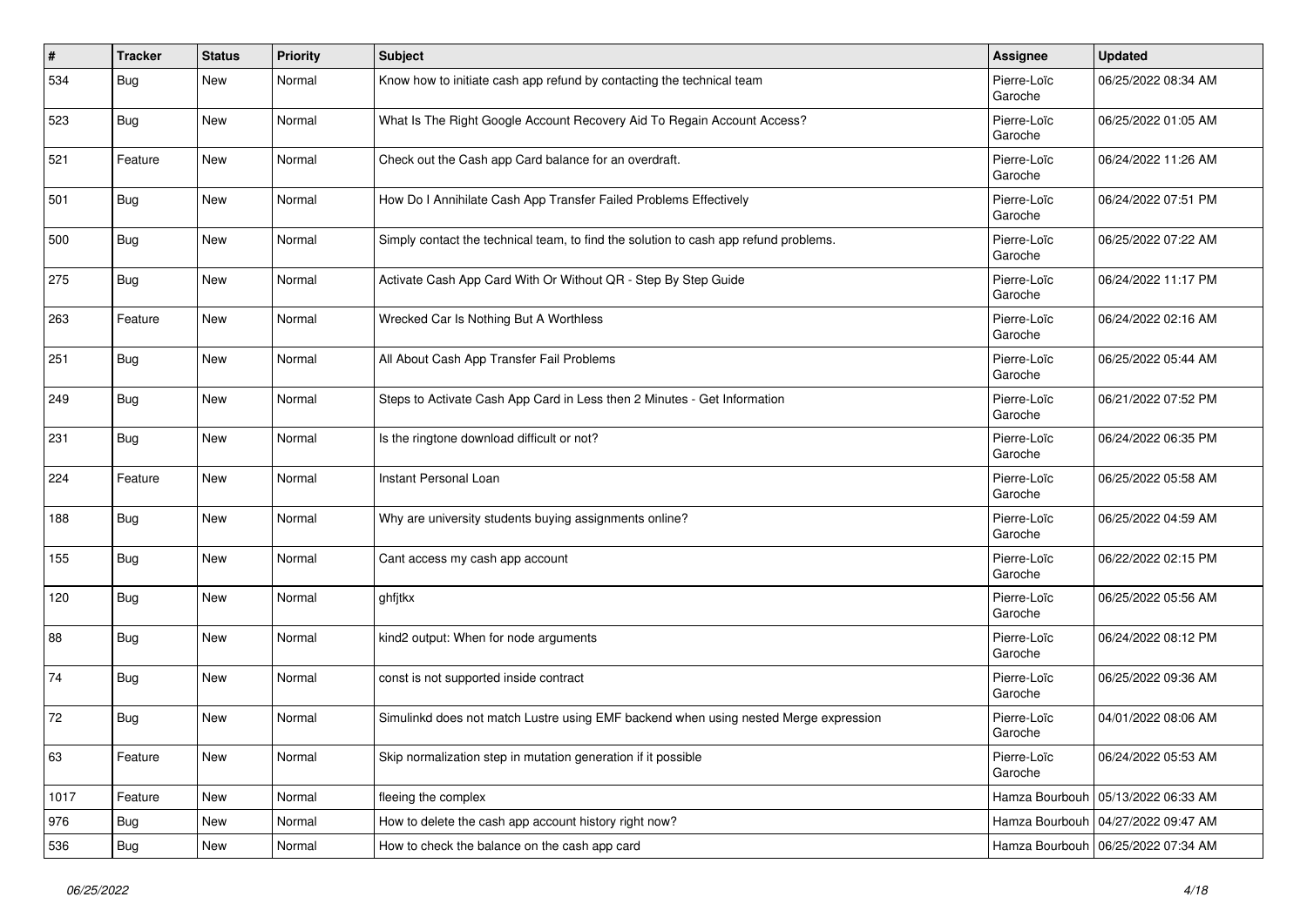| $\vert$ # | <b>Tracker</b> | <b>Status</b> | <b>Priority</b> | <b>Subject</b>                                                                 | Assignee              | <b>Updated</b>      |
|-----------|----------------|---------------|-----------------|--------------------------------------------------------------------------------|-----------------------|---------------------|
| 162       | Bug            | <b>New</b>    | Normal          | gfyuik9                                                                        | Hamza Bourbouh        | 04/01/2022 08:01 AM |
| 1047      | Bug            | <b>New</b>    | Normal          | Opensea                                                                        | Corentin<br>Lauverjat | 05/24/2022 02:32 PM |
| 818       | <b>Bug</b>     | New           | Normal          | Have you ever played a basketball game?                                        | Corentin<br>Lauverjat | 04/01/2022 08:55 AM |
| 761       | Bug            | New           | Normal          | What is it about basketball that makes it so popular in the United States?     | Corentin<br>Lauverjat | 06/24/2022 03:48 AM |
| 264       | Bug            | New           | Normal          | We Buy Your Unwanted Car                                                       | Corentin<br>Lauverjat | 06/24/2022 02:19 PM |
| 1109      | Feature        | New           | Normal          | Six Guns Mod Apk Answers Your Questions                                        | Christophe<br>Garion  | 06/20/2022 04:39 AM |
| 1093      | Bug            | <b>New</b>    | Normal          | Uniswap Exchange                                                               | Christophe<br>Garion  | 06/14/2022 11:55 AM |
| 1074      | Bug            | New           | Normal          | Dissertation writing help at economical rates!                                 | Christophe<br>Garion  | 06/06/2022 04:48 PM |
| 1037      | Feature        | New           | Normal          | 1p lsd                                                                         | Christophe<br>Garion  | 05/19/2022 05:25 AM |
| 1000      | Bug            | <b>New</b>    | Normal          | Super easy way to zoom photos and upload to Instagram                          | Christophe<br>Garion  | 05/07/2022 11:06 AM |
| 986       | <b>Bug</b>     | <b>New</b>    | Normal          | dbhdsvbhdf                                                                     | Christophe<br>Garion  | 05/01/2022 09:10 AM |
| 955       | Bug            | <b>New</b>    | Normal          | How Long Does Verification Take On Cash App If You Apply For The Verification? | Christophe<br>Garion  | 04/18/2022 08:17 AM |
| 939       | <b>Bug</b>     | <b>New</b>    | Normal          | Ability to change sound notifications                                          | Christophe<br>Garion  | 05/11/2022 10:07 PM |
| 938       | Bug            | New           | Normal          | Would you like to have your own ringtone                                       | Christophe<br>Garion  | 04/22/2022 01:27 PM |
| 899       | Feature        | <b>New</b>    | Normal          | Application of Optical Fiber Gyroscope                                         | Christophe<br>Garion  | 04/02/2022 11:23 AM |
| 858       | Bug            | <b>New</b>    | Normal          | opourid                                                                        | Christophe<br>Garion  | 04/01/2022 09:13 AM |
| 805       | Bug            | New           | Normal          | Ketamine Online Store                                                          | Christophe<br>Garion  | 06/23/2022 06:44 PM |
| 797       | Bug            | New           | Normal          | Psychedelic                                                                    | Christophe<br>Garion  | 06/22/2022 02:02 AM |
| 722       | Bug            | <b>New</b>    | Normal          | Vergrößern Sie Instagram-Fotos mit instazoom                                   | Christophe<br>Garion  | 06/23/2022 09:49 PM |
| 694       | <b>Bug</b>     | <b>New</b>    | Normal          | How to Get Guidance On How To Cash App Withdrawal Limit?                       | Christophe<br>Garion  | 06/25/2022 04:49 AM |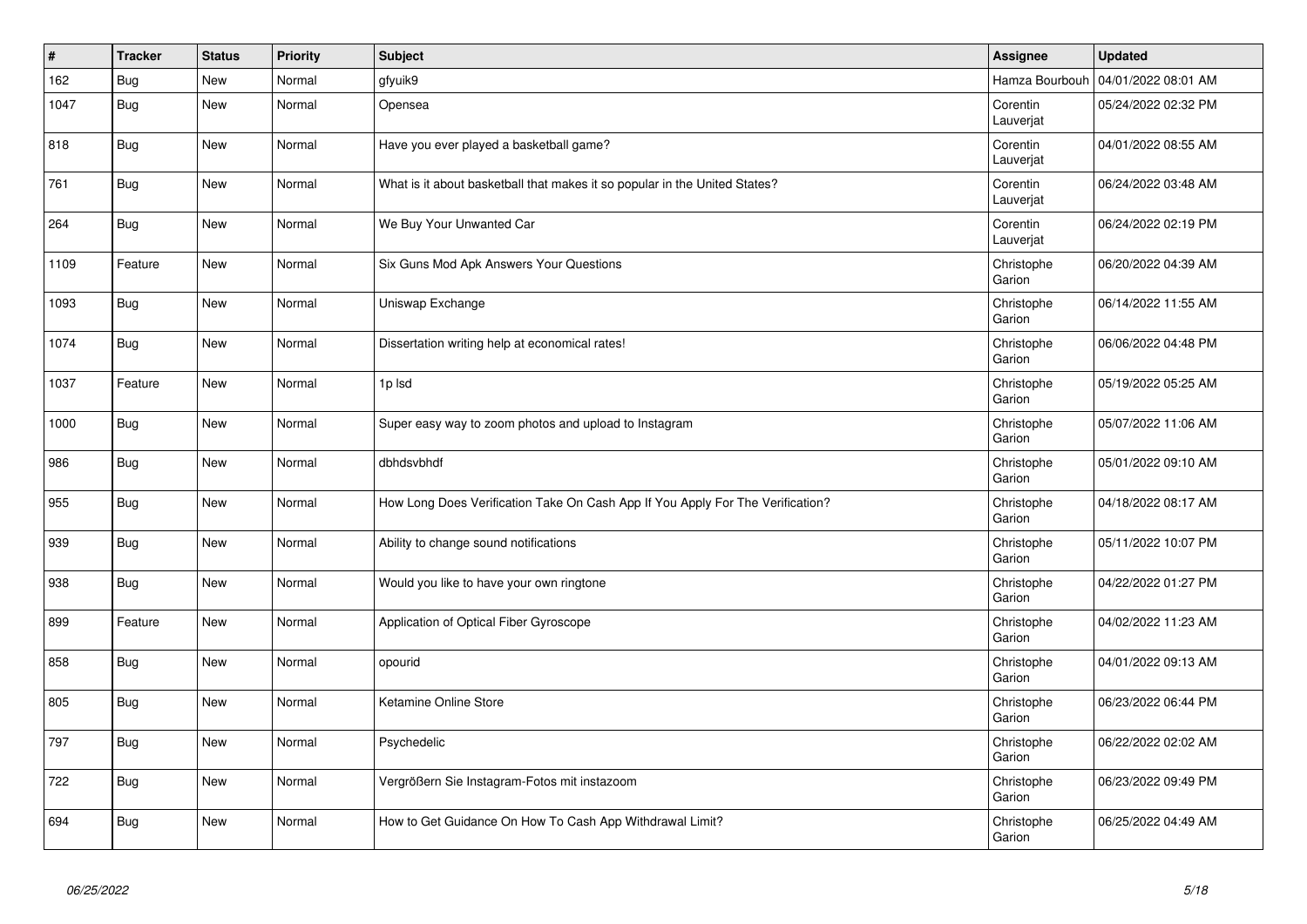| $\vert$ # | Tracker    | <b>Status</b> | Priority | <b>Subject</b>                                                                                          | Assignee             | <b>Updated</b>      |
|-----------|------------|---------------|----------|---------------------------------------------------------------------------------------------------------|----------------------|---------------------|
| 579       | <b>Bug</b> | New           | Normal   | YOUR CV MAKES YOUR FIRST IMPRESSION                                                                     | Christophe<br>Garion | 06/24/2022 02:02 AM |
| 535       | Bug        | New           | Normal   | Getting Tangled Problems When You Try To Apply For Cash App Delete Account                              | Christophe<br>Garion | 04/15/2022 12:47 PM |
| 498       | Bug        | New           | Normal   | Téléchargeur SoundCloud : SoundCloud en Mp3                                                             | Christophe<br>Garion | 06/24/2022 05:32 AM |
| 270       | Bug        | New           | Normal   | Logo Mansion                                                                                            | Christophe<br>Garion | 04/01/2022 08:20 AM |
| 153       | Bug        | New           | Normal   | urgent loan online                                                                                      | Christophe<br>Garion | 06/22/2022 05:11 PM |
| 531       | Bug        | New           | Normal   | Cheap Assignment Writing Service UK                                                                     | Anonymous            | 06/25/2022 02:56 AM |
| 530       | <b>Bug</b> | New           | Normal   | Cheap Assignment Writing Service UK                                                                     | Anonymous            | 06/24/2022 03:21 PM |
| 513       | Bug        | New           | Normal   | Unlock cash app account using the easy steps:                                                           | Anonymous            | 06/25/2022 08:48 AM |
| 511       | Feature    | New           | Normal   | Fashion                                                                                                 | Anonymous            | 06/25/2022 06:41 AM |
| 510       | Feature    | New           | Normal   | Fashion                                                                                                 | Anonymous            | 06/24/2022 08:12 PM |
| 509       | Feature    | New           | Normal   | Fashion                                                                                                 | Anonymous            | 06/13/2022 03:39 AM |
| 281       | Feature    | New           | Normal   | what are the types of Ringtones?                                                                        | Anonymous            | 06/25/2022 12:03 AM |
| 274       | Bug        | New           | Normal   | How AI is transforming coupon marketing campaigns?                                                      | Anonymous            | 04/01/2022 08:19 AM |
| 269       | <b>Bug</b> | New           | Normal   | Is there such a site for app design?                                                                    | Anonymous            | 06/25/2022 08:41 AM |
| 226       | Bug        | New           | Normal   | How to find reliable service reviews                                                                    | Anonymous            | 04/01/2022 08:46 AM |
| 167       | Bug        | New           | Normal   | instant loan without documents                                                                          | Anonymous            | 06/25/2022 08:50 AM |
| 118       | Bug        | New           | Normal   | golf                                                                                                    | Anonymous            | 06/24/2022 04:30 PM |
| 1126      | <b>Bug</b> | New           | Normal   | 1PLSD                                                                                                   |                      | 06/25/2022 09:36 AM |
| 1125      | <b>Bug</b> | New           | Normal   | What is Wordscapes?                                                                                     |                      | 06/24/2022 09:05 AM |
| 1124      | <b>Bug</b> | New           | Normal   | Cookie clicker unblocked                                                                                |                      | 06/24/2022 05:14 AM |
| 1123      | Bug        | New           | Normal   | Where To Watch FIFA World Cup 2022                                                                      |                      | 06/24/2022 03:51 AM |
| 1122      | <b>Bug</b> | New           | Normal   | Count the number of words on the Microsoft Word application in the phone                                |                      | 06/23/2022 04:19 AM |
| 1121      | Bug        | New           | Normal   | LustreC do not run                                                                                      |                      | 06/22/2022 08:43 AM |
| 1120      | <b>Bug</b> | New           | Normal   | Summary of 5 best coloring apps on phones                                                               |                      | 06/21/2022 10:24 AM |
| 1119      | <b>Bug</b> | New           | Normal   | Klondike Solitaire                                                                                      |                      | 06/21/2022 08:25 AM |
| 1118      | Bug        | New           | Normal   | <b>Gameplay Minecraft</b>                                                                               |                      | 06/21/2022 06:33 AM |
| 1117      | Bug        | New           | Normal   | Equal Words - Word search game for PC and Windows Phone                                                 |                      | 06/21/2022 05:38 AM |
| 1116      | Bug        | New           | Normal   | ipTV smarts pro                                                                                         |                      | 06/21/2022 06:09 AM |
| 1115      | Bug        | New           | Normal   | How to access your saved favorite Tiktok                                                                |                      | 06/20/2022 01:07 PM |
| 1114      | <b>Bug</b> | New           | Normal   | To control the car, all you must do is click to go left or right and release the button to go straight. |                      | 06/20/2022 12:11 PM |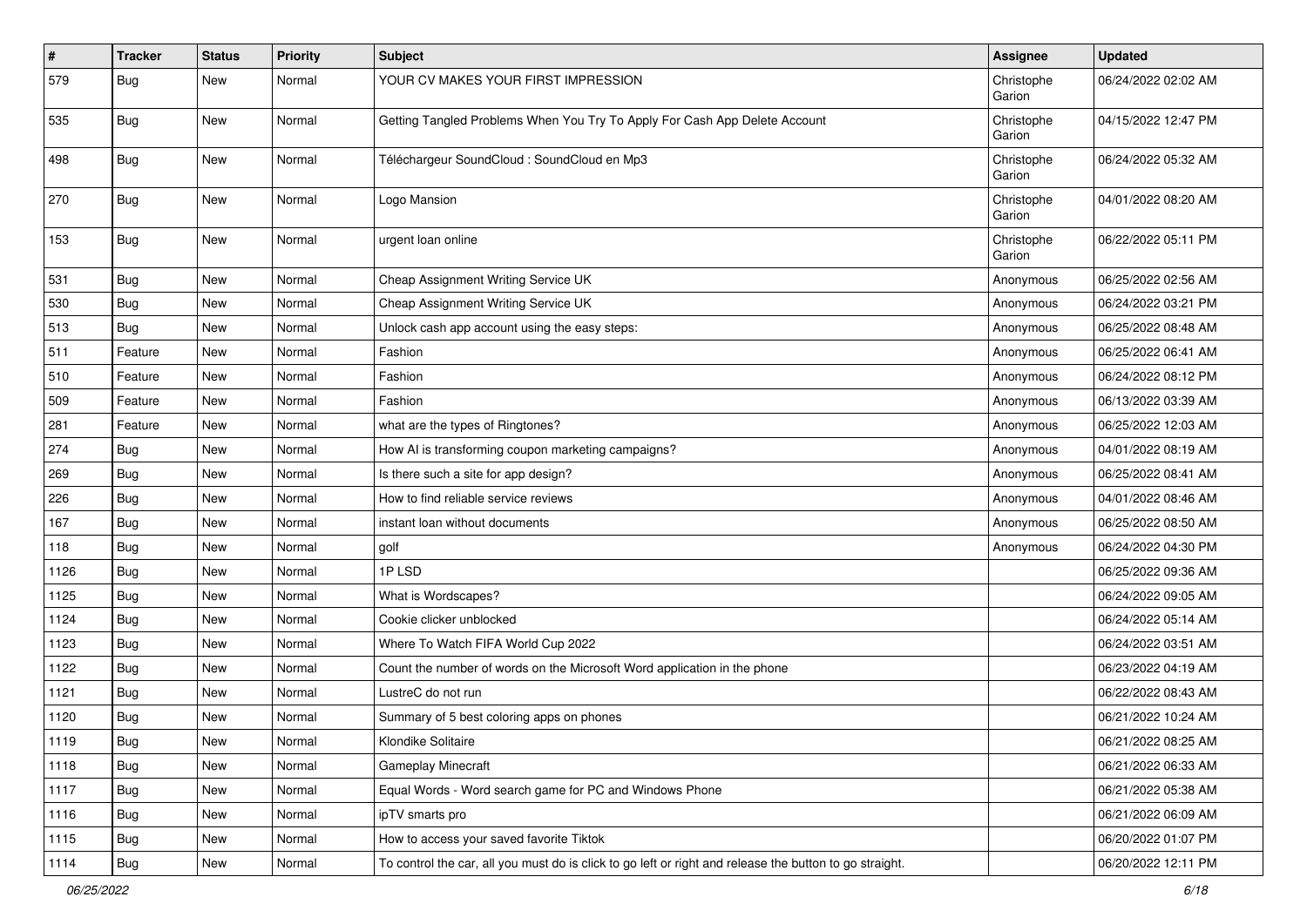| $\pmb{\sharp}$ | <b>Tracker</b> | <b>Status</b> | <b>Priority</b> | Subject                                                                                                                                                  | <b>Assignee</b> | <b>Updated</b>      |
|----------------|----------------|---------------|-----------------|----------------------------------------------------------------------------------------------------------------------------------------------------------|-----------------|---------------------|
| 1113           | <b>Bug</b>     | New           | Normal          | Press the button to control your car                                                                                                                     |                 | 06/20/2022 12:09 PM |
| 1112           | Bug            | New           | Normal          | What Cash App Policy Says If Random Person Sent Me Money On Cash App?                                                                                    |                 | 06/20/2022 07:48 AM |
| 1111           | Bug            | New           | Normal          | LOLBeans is a fun battle royale game where you race with other players while avoiding obstacles. Reach the<br>end of the course in competitive gameplay! |                 | 06/20/2022 06:39 AM |
| 1108           | Bug            | New           | Normal          | Six Guns Mod Apk Answers Your Questions                                                                                                                  |                 | 06/20/2022 04:37 AM |
| 1106           | Bug            | New           | Normal          | How Do I Get Cash App ++ Without Confronting Any Technical Glitches?                                                                                     |                 | 06/17/2022 02:20 PM |
| 1104           | Bug            | New           | Normal          | Idle game fix bug                                                                                                                                        |                 | 06/17/2022 04:35 AM |
| 1103           | Bug            | New           | Normal          | Idle game fix bug                                                                                                                                        |                 | 06/21/2022 09:30 AM |
| 1102           | Bug            | New           | Normal          | Charlottesville Travel Guide?                                                                                                                            |                 | 06/24/2022 10:10 AM |
| 1101           | Bug            | New           | Normal          | How to Delete Cash App History at once?                                                                                                                  |                 | 06/16/2022 06:49 AM |
| 1099           | Feature        | New           | Normal          | Whatsapp Plus - A New Way Of Communicating                                                                                                               |                 | 06/15/2022 10:48 AM |
| 1098           | Bug            | New           | Normal          | Life of a Fisherman                                                                                                                                      |                 | 06/15/2022 08:10 AM |
| 1097           | Bug            | New           | Normal          | Race and experience new life.                                                                                                                            |                 | 06/21/2022 09:35 AM |
| 1096           | Bug            | New           | Normal          | Race and experience new life.                                                                                                                            |                 | 06/15/2022 04:45 AM |
| 1094           | Bug            | New           | Normal          | What time does direct deposit hit Cash App?                                                                                                              |                 | 06/14/2022 03:27 PM |
| 1092           | Bug            | New           | Normal          | Ellison Estate Vineyard                                                                                                                                  |                 | 06/20/2022 12:03 PM |
| 1091           | Bug            | New           | Normal          | Find family fun indoors and outdoors in the Jungfrau Region                                                                                              |                 | 06/14/2022 09:33 AM |
| 1090           | Bug            | New           | Normal          | Pay Someone To Do My Assignment                                                                                                                          |                 | 06/11/2022 03:15 PM |
| 1089           | <b>Bug</b>     | New           | Normal          | Pay Someone To Do My Assignment                                                                                                                          |                 | 06/15/2022 04:44 AM |
| 1087           | Bug            | New           | Normal          | How do new writers start out?                                                                                                                            |                 | 06/10/2022 03:25 PM |
| 1085           | Feature        | New           | Normal          | dcvghdcc asgdvgd dveduqwv ajdhvwd                                                                                                                        |                 | 06/09/2022 03:46 PM |
| 1084           | Bug            | New           | Normal          | <b>Trippie Redd</b>                                                                                                                                      |                 | 06/11/2022 09:05 AM |
| 1083           | Bug            | New           | Normal          | coin base review                                                                                                                                         |                 | 06/11/2022 09:13 AM |
| 1082           | Bug            | New           | Normal          | Reset chime bank password without phone number                                                                                                           |                 | 06/15/2022 11:56 AM |
| 1081           | Feature        | New           | Normal          | drift boss- the best driftitng game                                                                                                                      |                 | 06/15/2022 05:56 AM |
| 1080           | Bug            | New           | Normal          | How to use Math Wallet   Nexo wallet   CoinTiger Exchange                                                                                                |                 | 06/15/2022 11:56 AM |
| 1079           | Bug            | New           | Normal          | How to get cheap psychology assignment?                                                                                                                  |                 | 06/15/2022 06:00 AM |
| 1078           | <b>Bug</b>     | New           | Normal          | What Bank Is Cash App On Plaid? Find Clarity And Assistance                                                                                              |                 | 06/15/2022 11:56 AM |
| 1077           | <b>Bug</b>     | New           | Normal          | Les excellentes façons d'utiliser ces images                                                                                                             |                 | 06/25/2022 08:51 AM |
| 1076           | Bug            | New           | Normal          | DedicatedHosting4u                                                                                                                                       |                 | 06/11/2022 09:15 AM |
| 1073           | Bug            | New           | Normal          | Cricut Design Space                                                                                                                                      |                 | 06/07/2022 09:34 PM |
| 1072           | Bug            | New           | Normal          | ij.start canon                                                                                                                                           |                 | 06/21/2022 06:56 PM |
| 1071           | Bug            | New           | Normal          | Cinema HD Review - Cinemahdv2.net                                                                                                                        |                 | 06/21/2022 06:54 PM |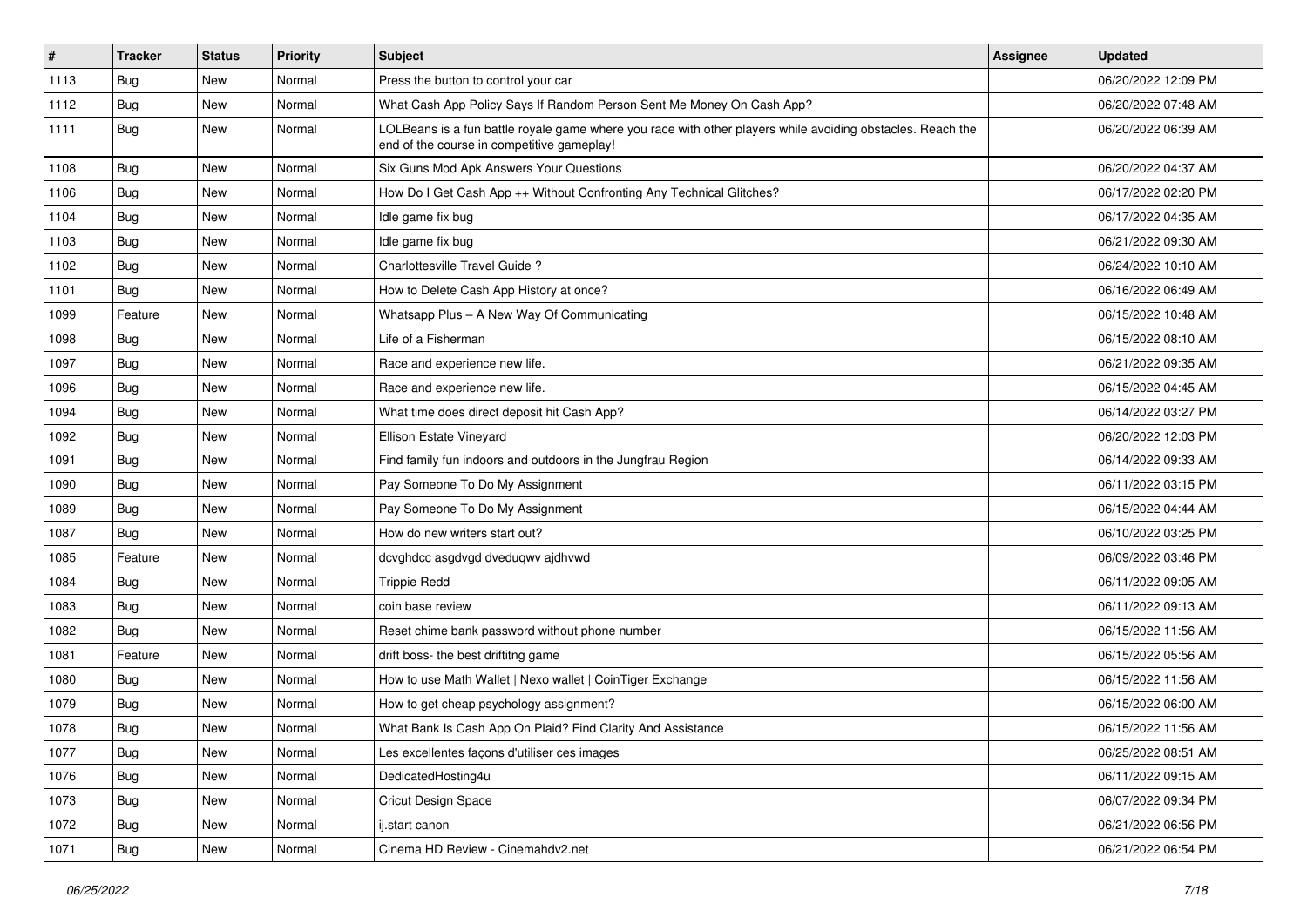| $\vert$ # | <b>Tracker</b> | <b>Status</b> | <b>Priority</b> | <b>Subject</b>                                                           | Assignee | <b>Updated</b>      |
|-----------|----------------|---------------|-----------------|--------------------------------------------------------------------------|----------|---------------------|
| 1070      | Feature        | New           | Normal          | <b>Tableau Consulting Expertise</b>                                      |          | 06/09/2022 11:50 AM |
| 1069      | Bug            | New           | Normal          | how to get cash app support phone number 24*7 available                  |          | 06/21/2022 08:36 PM |
| 1068      | Bug            | New           | Normal          | 123.hp.com/laserjet                                                      |          | 05/31/2022 12:22 PM |
| 1067      | <b>Bug</b>     | New           | Normal          | Cricut.com/setup                                                         |          | 05/31/2022 12:19 PM |
| 1065      | Bug            | New           | Normal          | The top foreign language training game in 2022                           |          | 06/07/2022 04:05 AM |
| 1063      | <b>Bug</b>     | New           | Normal          | 123.hp.com/laserjet                                                      |          | 05/28/2022 12:27 PM |
| 1062      | Bug            | New           | Normal          | Cricut.com/setup                                                         |          | 05/28/2022 12:26 PM |
| 1061      | Bug            | New           | Normal          | Cricut.com/setup                                                         |          | 05/28/2022 12:24 PM |
| 1060      | <b>Bug</b>     | New           | Normal          | How to Use Panda Helper to Speed Up Your iOS                             |          | 05/28/2022 09:12 AM |
| 1059      | Bug            | New           | Normal          | 123.hp.com/laserjet                                                      |          | 05/28/2022 08:29 AM |
| 1058      | Bug            | New           | Normal          | Cricut.com/setup                                                         |          | 05/28/2022 08:28 AM |
| 1057      | <b>Bug</b>     | New           | Normal          | <b>CCPlay Education Edition APK</b>                                      |          | 06/07/2022 04:07 AM |
| 1056      | Feature        | New           | Normal          | Online Class Issues                                                      |          | 05/28/2022 12:44 AM |
| 1053      | Bug            | New           | Normal          | Game Geometry Dash                                                       |          | 05/26/2022 11:30 AM |
| 1052      | <b>Bug</b>     | New           | Normal          | Build Now GG is a new battle royale game.                                |          | 05/26/2022 04:24 AM |
| 1051      | Bug            | New           | Normal          | Dental Supplies USA                                                      |          | 06/11/2022 09:20 PM |
| 1050      | Feature        | New           | Normal          | Best Smart Phone Repair in Delhi                                         |          | 05/25/2022 10:33 AM |
| 1049      | Feature        | New           | Normal          | IT Software Company In Delhi                                             |          | 05/27/2022 05:24 AM |
| 1048      | <b>Bug</b>     | New           | Normal          | So zeigen Sie ein Instagram-Profilbild an und vergrößern es              |          | 05/25/2022 06:56 AM |
| 1046      | <b>Bug</b>     | New           | Normal          | 123.hp.com/laserjet                                                      |          | 05/24/2022 10:46 AM |
| 1045      | <b>Bug</b>     | New           | Normal          | Cricut.com/setup                                                         |          | 05/24/2022 10:45 AM |
| 1044      | <b>Bug</b>     | New           | Normal          | Can I Disapprove If Random Person Sent Me Money On Cash App?             |          | 05/26/2022 03:51 PM |
| 1043      | Bug            | New           | Normal          | What Is The Right Way To Troubleshoot Cash App Transfer Failed Problems? |          | 05/25/2022 01:16 PM |
| 1042      | <b>Bug</b>     | New           | Normal          | How to set up direct deposit on cash app?                                |          | 05/25/2022 01:17 PM |
| 1041      | <b>Bug</b>     | New           | Normal          | Count words in Word on the computer                                      |          | 05/27/2022 02:16 PM |
| 1040      | Bug            | New           | Normal          | thabet                                                                   |          | 05/19/2022 08:05 PM |
| 1039      | <b>Bug</b>     | New           | Normal          | How to Get Tickmill Bonuses for Free                                     |          | 05/26/2022 05:43 PM |
| 1036      | <b>Bug</b>     | New           | Normal          | <b>VPS Material</b>                                                      |          | 05/18/2022 09:34 PM |
| 1034      | Bug            | New           | Normal          | Download Teaching Feeling For Android                                    |          | 05/20/2022 09:25 AM |
| 1033      | Bug            | New           | Normal          | The best slope 2 online games to play right now                          |          | 05/17/2022 10:55 AM |
| 1032      | Bug            | New           | Normal          | How To Play The Wordle Game                                              |          | 05/17/2022 10:37 AM |
| 1031      | <b>Bug</b>     | New           | Normal          | <b>IAFT Traders Union</b>                                                |          | 05/16/2022 03:14 PM |
| 1030      | <b>Bug</b>     | New           | Normal          | <b>IAFT Traders Union</b>                                                |          | 05/16/2022 03:13 PM |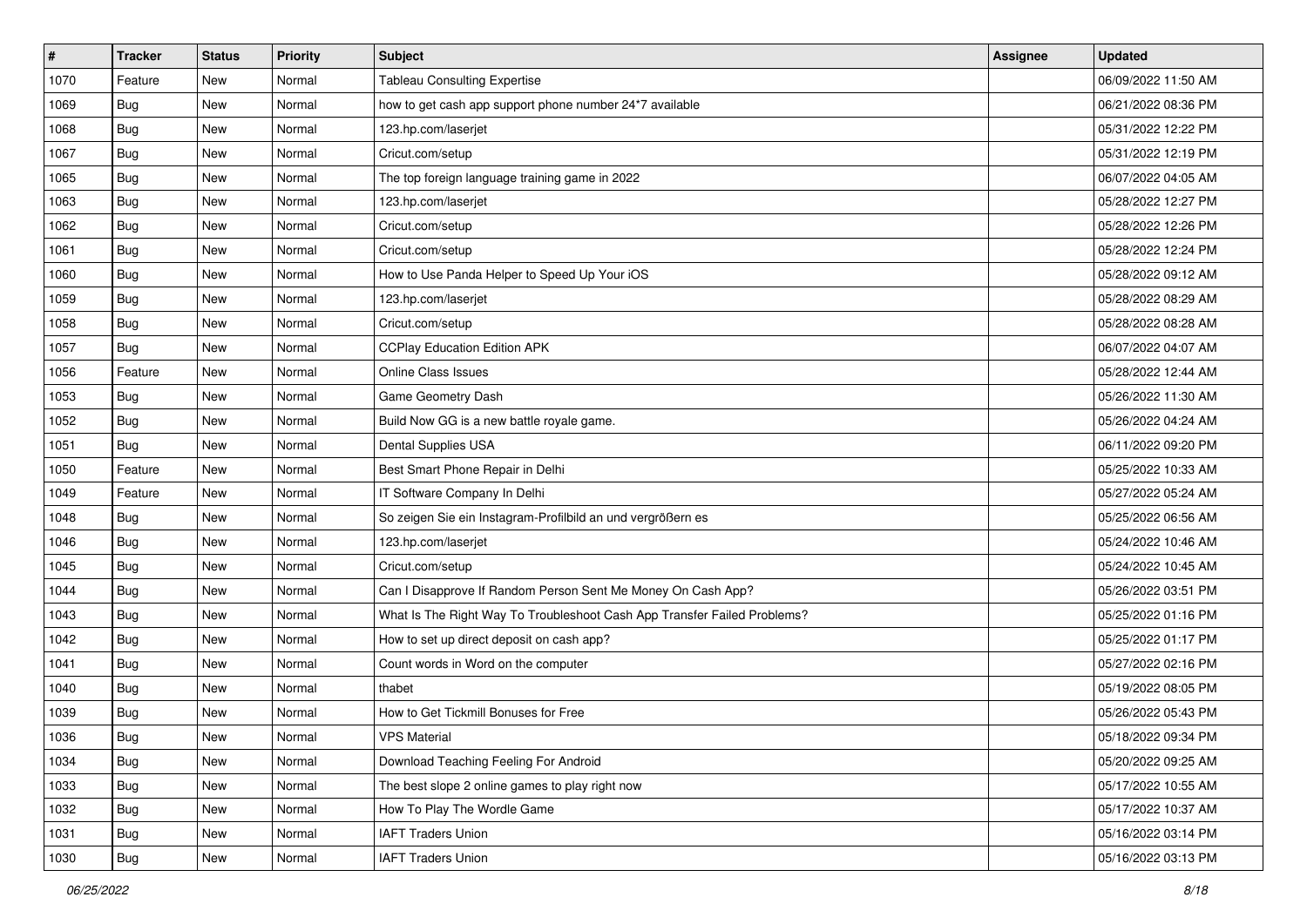| $\pmb{\#}$ | <b>Tracker</b> | <b>Status</b> | <b>Priority</b> | Subject                                                                    | <b>Assignee</b> | <b>Updated</b>      |
|------------|----------------|---------------|-----------------|----------------------------------------------------------------------------|-----------------|---------------------|
| 1029       | Bug            | New           | Normal          | 5 Reasons Why People Love Coloring Pages?                                  |                 | 05/16/2022 11:53 AM |
| 1028       | Bug            | New           | Normal          | The Best Free Online Game to Play with Friends                             |                 | 05/16/2022 05:00 AM |
| 1027       | Bug            | New           | Normal          | Word hurdle: Viral and Fun Online Game                                     |                 | 06/20/2022 01:36 PM |
| 1026       | Bug            | New           | Normal          | New Puzzle Game for All Age - Dordle                                       |                 | 05/30/2022 06:26 AM |
| 1025       | Bug            | <b>New</b>    | Normal          | how to change the logo in wordpress                                        |                 | 05/20/2022 06:00 AM |
| 1024       | Bug            | New           | Normal          | How to choose the right broker                                             |                 | 05/14/2022 10:31 AM |
| 1023       | Bug            | New           | Normal          | Questions That Are Typically Asked About Trap The Cat                      |                 | 05/14/2022 03:51 AM |
| 1022       | Bug            | New           | Normal          | 123.hp.com/laseriet                                                        |                 | 05/13/2022 01:25 PM |
| 1021       | Bug            | New           | Normal          | Cricut.com/setup                                                           |                 | 05/26/2022 12:21 AM |
| 1020       | Bug            | <b>New</b>    | Normal          | Cricut.com/setup                                                           |                 | 05/13/2022 11:14 AM |
| 1019       | Bug            | New           | Normal          | Cricut.com/setup                                                           |                 | 05/13/2022 11:13 AM |
| 1018       | Bug            | New           | Normal          | So erhalten Sie ein kostenloses Hörbuch                                    |                 | 06/25/2022 07:23 AM |
| 1016       | Bug            | New           | Normal          | Klondike Solitaire                                                         |                 | 05/12/2022 09:03 AM |
| 1015       | Bug            | New           | Normal          | Is it possible to send books for free?                                     |                 | 05/11/2022 04:05 PM |
| 1014       | Bug            | New           | Normal          | how to get chime routing and account number ? chime routing number florida |                 | 05/11/2022 12:42 PM |
| 1013       | Bug            | New           | Normal          | ij.start canon                                                             |                 | 05/11/2022 11:31 AM |
| 1012       | Bug            | New           | Normal          | Cricut.com/setup                                                           |                 | 05/11/2022 11:30 AM |
| 1011       | Bug            | New           | Normal          | Summary of 10 best coloring apps on phones                                 |                 | 05/11/2022 10:58 AM |
| 1009       | Bug            | New           | Normal          | How to change routing number on Cash App?                                  |                 | 05/11/2022 07:13 AM |
| 1008       | Bug            | New           | Normal          | Who was the first black woman to anchor a newscast?                        |                 | 05/10/2022 03:13 PM |
| 1007       | Bug            | New           | Normal          | "ij.start canon                                                            |                 | 05/18/2022 10:40 AM |
| 1006       | Bug            | New           | Normal          | Cricut.com/setup                                                           |                 | 05/10/2022 01:22 PM |
| 1004       | Bug            | <b>New</b>    | Normal          | you get to pinch and drag a man with a very flexible face                  |                 | 05/10/2022 10:59 AM |
| 1002       | Bug            | New           | Normal          | Chemistry Assignment Help                                                  |                 | 06/04/2022 09:58 AM |
| 1001       | <b>Bug</b>     | New           | Normal          | Venmo Keep Saying Error?                                                   |                 | 06/16/2022 02:11 PM |
| 999        | Bug            | New           | Normal          | Is there a way to find Google Feud answers?                                |                 | 05/07/2022 08:58 AM |
| 998        | <b>Bug</b>     | New           | Normal          | Is It Hard to Solve Wordle An                                              |                 | 05/13/2022 06:39 PM |
| 997        | <b>Bug</b>     | New           | Normal          | 123.hp.com/laserjet                                                        |                 | 05/06/2022 05:33 AM |
| 996        | Bug            | New           | Normal          | Cricut.com/setup                                                           |                 | 05/06/2022 05:32 AM |
| 995        | Feature        | New           | Normal          | "ij.start canon                                                            |                 | 06/14/2022 03:27 PM |
| 994        | Feature        | New           | Normal          | Cricut.com/setup                                                           |                 | 05/05/2022 06:02 AM |
| 993        | Bug            | New           | Normal          | IO Games Free Online                                                       |                 | 05/04/2022 10:35 AM |
| 992        | <b>Bug</b>     | New           | Normal          | So vergrößern Sie Ihr Instagram-Profilbild                                 |                 | 05/04/2022 08:46 AM |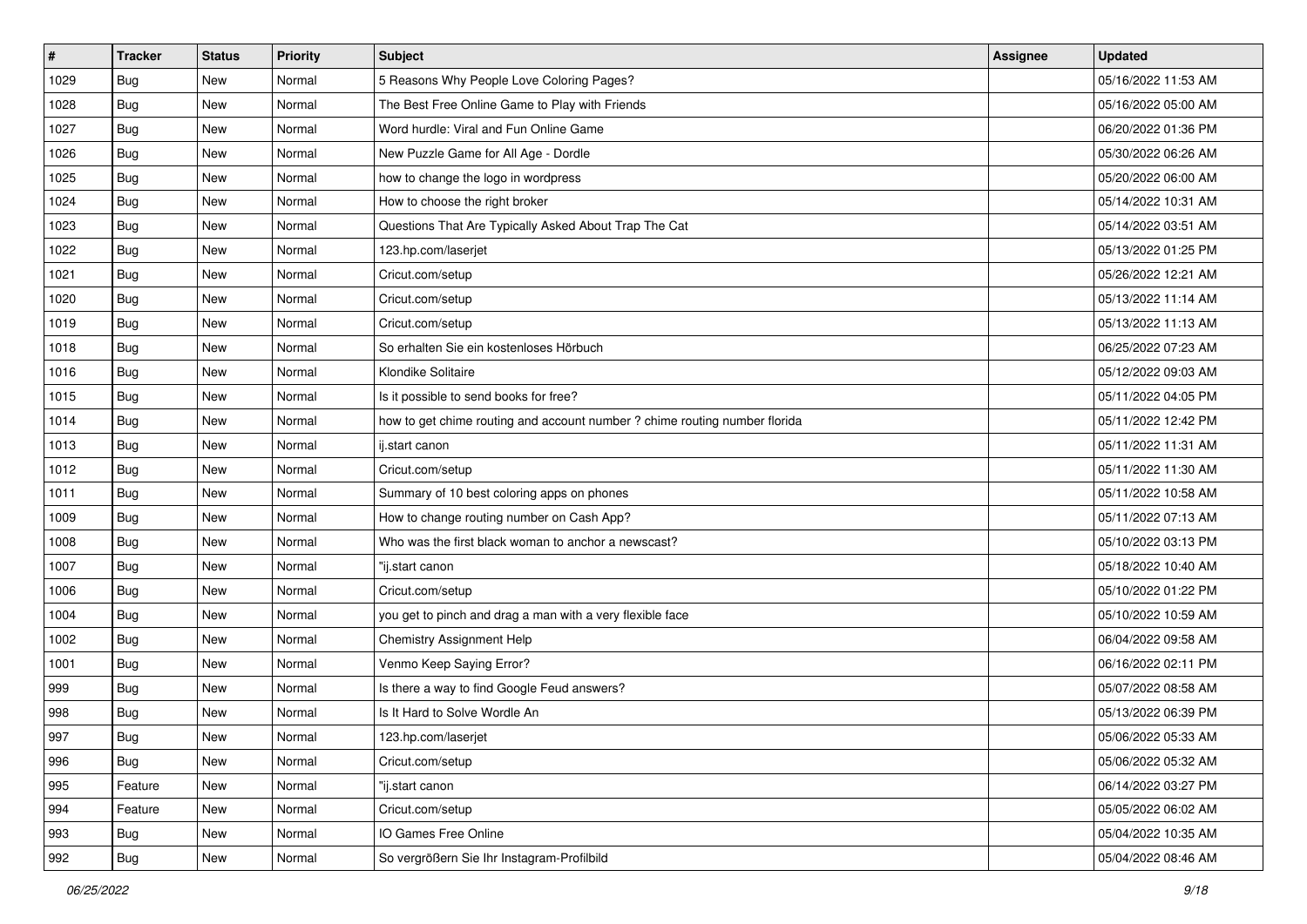| #   | <b>Tracker</b> | <b>Status</b> | <b>Priority</b> | Subject                                                                                | <b>Assignee</b> | <b>Updated</b>      |
|-----|----------------|---------------|-----------------|----------------------------------------------------------------------------------------|-----------------|---------------------|
| 991 | <b>Bug</b>     | New           | Normal          | <b>MDMA MOLLY</b>                                                                      |                 | 05/03/2022 12:03 AM |
| 990 | <b>Bug</b>     | New           | Normal          | Mushrooms                                                                              |                 | 05/03/2022 12:02 AM |
| 989 | Bug            | New           | Normal          | Barewoods Wax Cigar                                                                    |                 | 06/14/2022 08:06 PM |
| 988 | Bug            | New           | Normal          | <b>Medicinal Mushrooms</b>                                                             |                 | 05/06/2022 06:06 AM |
| 987 | Bug            | New           | Normal          | <b>Medicinal Mushrooms</b>                                                             |                 | 05/02/2022 11:59 PM |
| 985 | <b>Bug</b>     | New           | Normal          | Find out the vitality of Facebook Phone Number:                                        |                 | 05/06/2022 06:34 AM |
| 984 | Bug            | New           | Normal          | How to disable, permanently delete Twitter account on phone, PC                        |                 | 05/09/2022 04:42 PM |
| 983 | <b>Bug</b>     | New           | Normal          | Finding issue in tekken 3 game?                                                        |                 | 05/28/2022 02:34 PM |
| 982 | <b>Bug</b>     | New           | Normal          | Five sites that let you download free scenarios for your iPhone                        |                 | 05/07/2022 09:34 PM |
| 981 | Bug            | New           | Normal          | VidMate Mod APK                                                                        |                 | 05/06/2022 09:22 AM |
| 980 | <b>Bug</b>     | New           | Normal          | Free Gas Cards for the Unemployed                                                      |                 | 04/28/2022 06:25 AM |
| 979 | Bug            | New           | Normal          | Free Gas Cards for the Unemployed                                                      |                 | 04/28/2022 06:18 AM |
| 978 | Bug            | New           | Normal          | Delamore Lodge is a place to stay.                                                     |                 | 04/27/2022 11:41 AM |
| 977 | <b>Bug</b>     | New           | Normal          | Fans of the Old Country will like this book.                                           |                 | 04/27/2022 11:14 AM |
| 975 | <b>Bug</b>     | New           | Normal          | Payback 2 Mod APK                                                                      |                 | 05/05/2022 10:56 AM |
| 974 | Bug            | New           | Normal          | Watch NCAA Football Live Streaming Free                                                |                 | 05/06/2022 08:16 AM |
| 973 | Feature        | New           | Normal          | Free NFL Streaming Sites                                                               |                 | 05/10/2022 10:56 AM |
| 972 | Bug            | New           | Normal          | How To Borrow Money From The Cash App? Get To Know About The Same                      |                 | 04/25/2022 07:30 AM |
| 971 | Bug            | New           | Normal          | How Do I Check Balance On Cash App Card With Optimum Ease?                             |                 | 04/23/2022 08:43 PM |
| 970 | <b>Bug</b>     | New           | Normal          | The Amount Of Time Does Cash App Direct Deposit Time Take?                             |                 | 04/23/2022 08:33 AM |
| 969 | Bug            | New           | Normal          | Watch NCAA Football Live Match Free                                                    |                 | 04/23/2022 07:29 AM |
| 968 | Feature        | New           | Normal          | watch nfl online free live streaming                                                   |                 | 04/23/2022 07:28 AM |
| 967 | Feature        | New           | Normal          | stream live nfl games free online                                                      |                 | 04/28/2022 03:13 AM |
| 966 | <b>Bug</b>     | New           | Normal          | How to Download the Filmes                                                             |                 | 04/23/2022 04:04 AM |
| 965 | Bug            | New           | Normal          | Go with cash app customer service to know where I can load my cash app card            |                 | 04/22/2022 01:07 PM |
| 964 | Bug            | New           | Normal          | Can I Fix Cash App Transfer Failed Issues By Adding Sufficient Funds?                  |                 | 04/21/2022 10:23 AM |
| 963 | Feature        | New           | Normal          | Why I am not getting cool cash app card designs- call experts                          |                 | 06/15/2022 05:21 AM |
| 962 | <b>Bug</b>     | New           | Normal          | Kostenlose Hörbücher                                                                   |                 | 05/20/2022 08:56 AM |
| 961 | Bug            | New           | Normal          | TeaTv is an Android                                                                    |                 | 04/20/2022 11:01 AM |
| 959 | Bug            | New           | Normal          | Get connected with cash app team-How to get money off cash app at walmart without card |                 | 04/20/2022 08:18 AM |
| 958 | Bug            | New           | Normal          | Avail Cash app support service to know Sutton bank cash app number                     |                 | 04/19/2022 12:02 PM |
| 957 | <b>Bug</b>     | New           | Normal          | From Where I Can Get Cheap Writing Services?                                           |                 | 04/20/2022 05:06 AM |
| 956 | <b>Bug</b>     | New           | Normal          | FNF Free Mods Online                                                                   |                 | 04/18/2022 10:57 AM |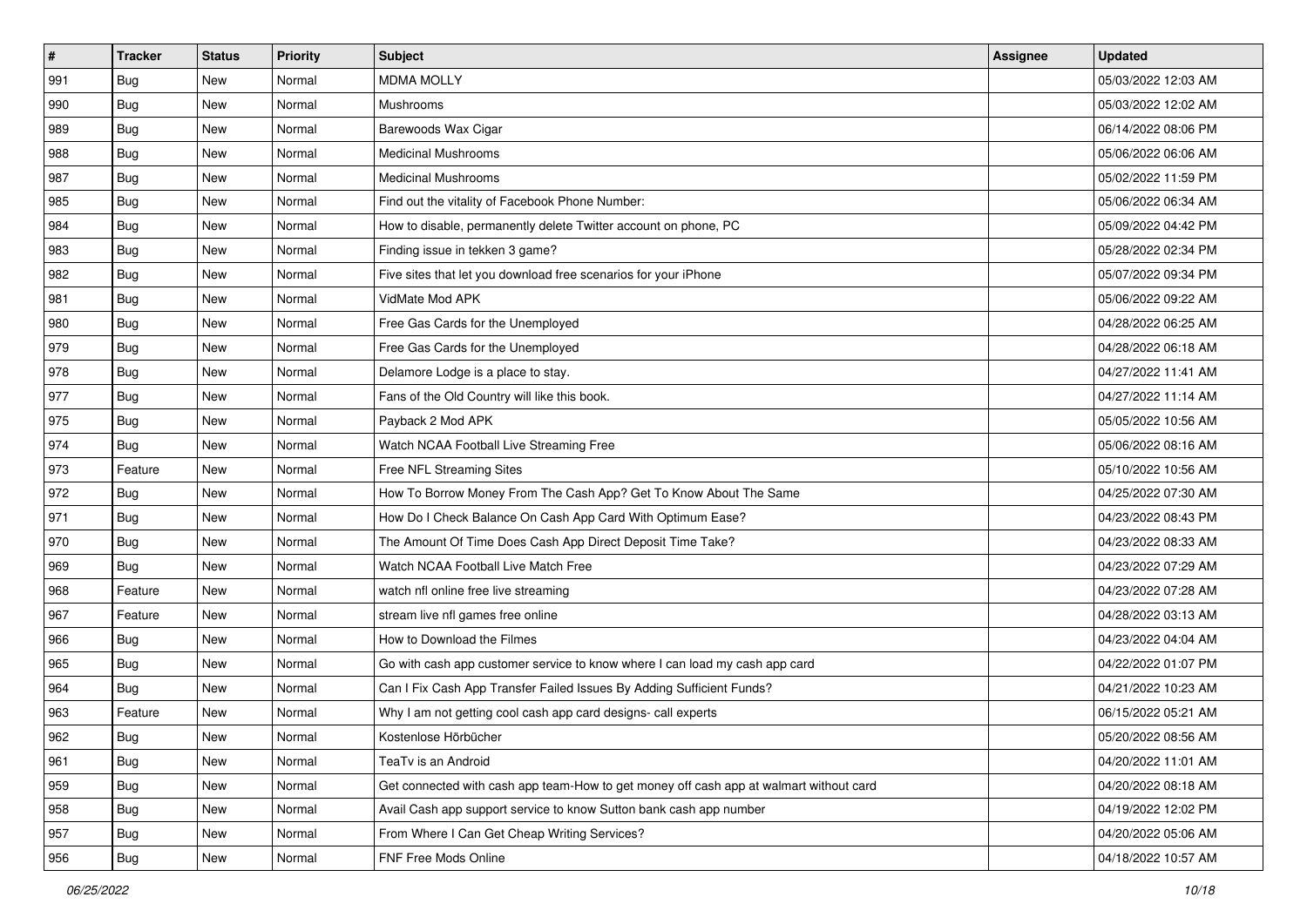| #             | <b>Tracker</b> | <b>Status</b> | <b>Priority</b> | <b>Subject</b>                                                                   | Assignee | <b>Updated</b>      |
|---------------|----------------|---------------|-----------------|----------------------------------------------------------------------------------|----------|---------------------|
| 954           | <b>Bug</b>     | New           | Normal          | AZ Screen Recorder Mod                                                           |          | 04/20/2022 11:11 AM |
| 953           | <b>Bug</b>     | New           | Normal          | Manga Dogs - Read Your Favorite Comics on Your Smartphone                        |          | 04/20/2022 05:25 AM |
| 952           | Bug            | New           | Normal          | Canon IJ Network Tool                                                            |          | 04/22/2022 04:13 AM |
| 951           | <b>Bug</b>     | New           | Normal          | Canon.com/ijsetup                                                                |          | 04/20/2022 10:18 AM |
| 950           | <b>Bug</b>     | <b>New</b>    | Normal          | ij.start canon                                                                   |          | 05/07/2022 02:12 PM |
| 949           | <b>Bug</b>     | New           | Normal          | <b>Educational Games</b>                                                         |          | 06/15/2022 09:11 PM |
| 948           | Bug            | New           | Normal          | Canon IJ Network Tool                                                            |          | 04/20/2022 11:53 AM |
| 947           | Bug            | New           | Normal          | is Disney Now and Disney Plus different?                                         |          | 04/14/2022 09:53 AM |
| 946           | Bug            | New           | Normal          | What is Plex and Is Plex Legal?                                                  |          | 04/20/2022 09:07 AM |
| 945           | Bug            | New           | Normal          | TikTok 18 Mod Apk For Your Android                                               |          | 04/13/2022 09:32 AM |
| 944           | Feature        | New           | Normal          | Canon.com/ijsetup                                                                |          | 04/16/2022 01:25 PM |
| 943           | Bug            | New           | Normal          | ij.start canon                                                                   |          | 04/13/2022 08:52 AM |
| 942           | Bug            | New           | Normal          | Canon IJ Network Tool                                                            |          | 04/13/2022 08:45 AM |
| 941           | <b>Bug</b>     | New           | Normal          | is Disney Now and Disney Plus different?                                         |          | 04/20/2022 10:19 AM |
| 940           | <b>Bug</b>     | New           | Normal          | What is Plex and Is Plex Legal?                                                  |          | 04/20/2022 06:31 AM |
| 935           | Bug            | New           | Normal          | MovieBox Pro Apk - Watch Movies and TV Shows on Your Android Phone               |          | 04/27/2022 05:56 PM |
| 934           | <b>Bug</b>     | New           | Normal          | MovieBox Pro Apk - Watch Movies and TV Shows on Your Android Phone               |          | 05/10/2022 11:01 AM |
| 933           | Bug            | <b>New</b>    | Normal          | How Can I Watch Movies on My Mobile Phone                                        |          | 06/24/2022 12:55 AM |
| 932           | <b>Bug</b>     | New           | Normal          | The best epic, long-playing PC games will consume days of your life.             |          | 05/15/2022 07:44 PM |
| 930           | <b>Bug</b>     | New           | Normal          | The best free games online                                                       |          | 04/12/2022 09:05 AM |
| 929           | <b>Bug</b>     | New           | Normal          | Canon IJ Network Tool                                                            |          | 04/12/2022 08:32 AM |
| 928           | <b>Bug</b>     | New           | Normal          | How Does Sutton Bank Cash App Customer Service Help In Answering Your Questions? |          | 04/12/2022 11:36 AM |
| 927           | Feature        | <b>New</b>    | Normal          | What Is The Right Way To Troubleshoot Cash App Transfer Failed Problems?         |          | 04/12/2022 05:54 AM |
| 926           | <b>Bug</b>     | New           | Normal          | tavor 7                                                                          |          | 06/22/2022 05:08 PM |
| 925           | Bug            | New           | Normal          | tavor 7                                                                          |          | 06/15/2022 03:45 AM |
| 924           | Bug            | New           | Normal          | buy tec 9                                                                        |          | 04/11/2022 02:54 PM |
| 923           | <b>Bug</b>     | New           | Normal          | frenchies for sale                                                               |          | 04/11/2022 02:35 PM |
| 922           | <b>Bug</b>     | New           | Normal          | Why Is The Need For Assignment Writing Services?                                 |          | 06/25/2022 09:26 AM |
| 921           | <b>Bug</b>     | New           | Normal          | Canon IJ Network Tool                                                            |          | 04/11/2022 09:00 AM |
| $ 920\rangle$ | Bug            | New           | Normal          | Where I Can Get Essay Writing Services?                                          |          | 04/11/2022 08:35 AM |
| 919           | Feature        | New           | Normal          | How can I check my Cash App card balance by dialing a number?                    |          | 04/10/2022 09:07 AM |
| 918           | Bug            | New           | Normal          | Antivirus for IOS                                                                |          | 06/16/2022 10:36 PM |
| 917           | <b>Bug</b>     | New           | Normal          | Random Person Sent Me Money on Cash App-find solution?                           |          | 04/09/2022 12:32 PM |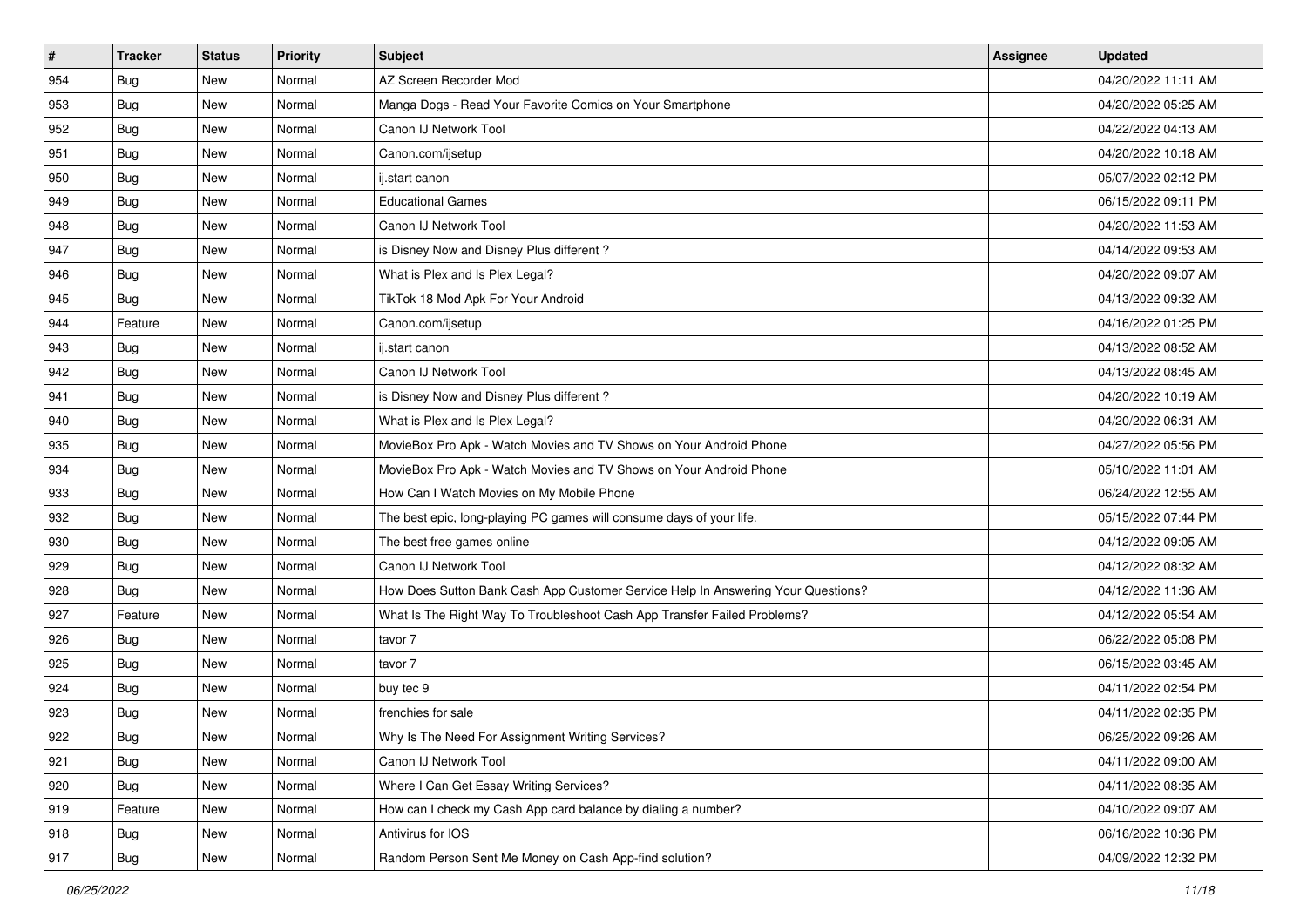| $\sharp$ | <b>Tracker</b> | <b>Status</b> | Priority | <b>Subject</b>                                                              | Assignee | <b>Updated</b>      |
|----------|----------------|---------------|----------|-----------------------------------------------------------------------------|----------|---------------------|
| 916      | Bug            | New           | Normal   | How long does it take to write a book?                                      |          | 04/07/2022 12:15 PM |
| 915      | <b>Bug</b>     | New           | Normal   | Finance dissertation writing                                                |          | 04/07/2022 09:22 AM |
| 914      | Bug            | New           | Normal   | Wordle: how to play fashion games for free?                                 |          | 04/07/2022 08:30 AM |
| 913      | Bug            | New           | Normal   | Canon IJ Network Tool                                                       |          | 04/07/2022 06:21 AM |
| 912      | Bug            | New           | Normal   | Cuphead Mobile Game Review                                                  |          | 06/09/2022 10:14 AM |
| 911      | <b>Bug</b>     | New           | Normal   | Aluminum Windows & Doors                                                    |          | 04/06/2022 08:10 PM |
| 910      | Bug            | New           | Normal   | Each content looks unisize or not formated                                  |          | 04/06/2022 11:21 AM |
| 909      | <b>Bug</b>     | New           | Normal   | Toca Life World APK                                                         |          | 04/06/2022 04:52 AM |
| 908      | <b>Bug</b>     | New           | Normal   | Toca Life World APK                                                         |          | 04/06/2022 03:18 AM |
| 907      | Bug            | New           | Normal   | Canon IJ Network Tool                                                       |          | 04/04/2022 10:43 AM |
| 906      | <b>Bug</b>     | New           | Normal   | How To Change Cash App From Business To Personal Account For Any Reasons?   |          | 04/04/2022 09:57 AM |
| 905      | <b>Bug</b>     | New           | Normal   | MINI MILITIA MOD APK                                                        |          | 05/19/2022 01:54 PM |
| 904      | Feature        | New           | Normal   | Laora seeck                                                                 |          | 04/20/2022 11:54 AM |
| 903      | Feature        | New           | Normal   | Good game                                                                   |          | 04/11/2022 08:39 AM |
| 902      | Feature        | New           | Normal   | salo717                                                                     |          | 05/18/2022 10:35 AM |
| 901      | Feature        | New           | Normal   | good game ever                                                              |          | 04/22/2022 04:17 AM |
| 900      | Feature        | New           | Normal   | good game ever                                                              |          | 04/02/2022 11:59 AM |
| 898      | Bug            | New           | Normal   | Shadow Fight 2 Mod APK                                                      |          | 04/02/2022 09:17 AM |
| 895      | <b>Bug</b>     | New           | Normal   | Cash App Scams                                                              |          | 06/18/2022 02:36 PM |
| 894      | Feature        | New           | Normal   | Need phd dissertation help in UK                                            |          | 05/30/2022 12:29 PM |
| 893      | Bug            | New           | Normal   | klingeltone                                                                 |          | 04/13/2022 11:06 AM |
| 892      | <b>Bug</b>     | New           | Normal   | Good game                                                                   |          | 04/01/2022 09:15 AM |
| 891      | Bug            | New           | Normal   | The most interesting game today, have you tried it?                         |          | 04/01/2022 09:17 AM |
| 889      | Bug            | New           | Normal   | What is Plex and how it's work?                                             |          | 04/01/2022 09:14 AM |
| 888      | Bug            | New           | Normal   | Is the Fox News Channel on Roku free?                                       |          | 04/25/2022 08:04 AM |
| 887      | Bug            | New           | Normal   | What is Plex and how it's work?                                             |          | 04/01/2022 09:16 AM |
| 886      | <b>Bug</b>     | New           | Normal   | Is the Fox News Channel on Roku free?                                       |          | 04/01/2022 09:16 AM |
| 885      | i Bug          | New           | Normal   | How to Install the Tele Latino App For Android                              |          | 03/28/2022 04:10 AM |
| 884      | <b>Bug</b>     | New           | Normal   | Why do Subway Surfers popular                                               |          | 04/01/2022 09:16 AM |
| 883      | <b>Bug</b>     | New           | Normal   | Langweilen Sie sich jemals bei der gleichen alten Schriftart auf Instagram? |          | 04/01/2022 09:16 AM |
| 882      | <b>Bug</b>     | New           | Normal   | How to change bank account on cash app?                                     |          | 04/01/2022 09:16 AM |
| 880      | <b>Bug</b>     | New           | Normal   | Why do Subway Surfers popular                                               |          | 04/01/2022 09:16 AM |
| 879      | Feature        | New           | Normal   | Best Garage Door Repair in Massachusetts                                    |          | 04/01/2022 09:16 AM |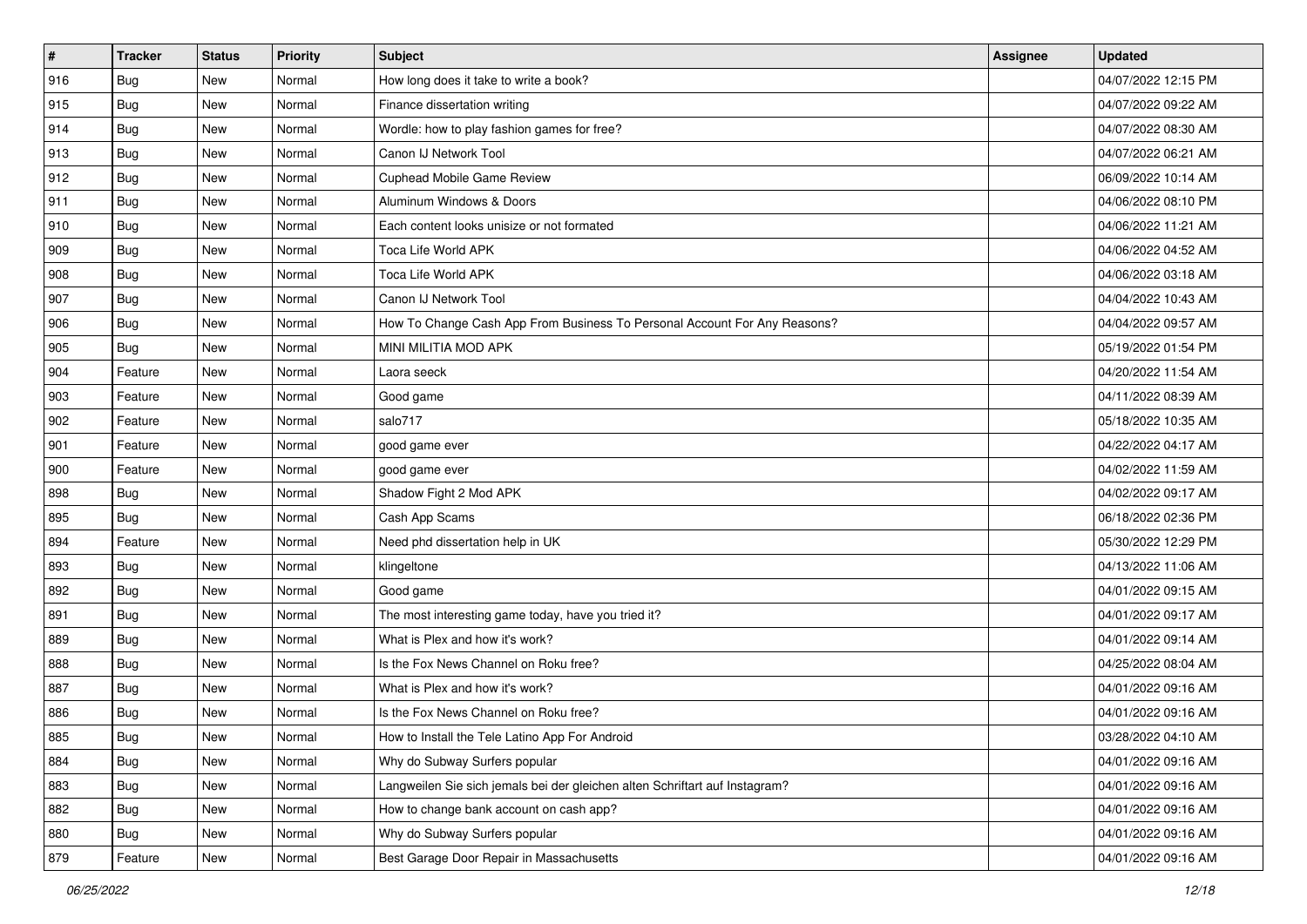| $\sharp$ | <b>Tracker</b> | <b>Status</b> | Priority | <b>Subject</b>                                                                   | Assignee | <b>Updated</b>      |
|----------|----------------|---------------|----------|----------------------------------------------------------------------------------|----------|---------------------|
| 878      | <b>Bug</b>     | New           | Normal   | Wie ist instazoom hilfreich beim Herunterladen von Instagram-Profilbildern       |          | 04/08/2022 09:28 PM |
| 877      | Feature        | New           | Normal   | <b>Exness Broker Review</b>                                                      |          | 04/01/2022 09:12 AM |
| 876      | Bug            | New           | Normal   | Download Full-Size Profile Pictures of Your Favorite Users With InstaDP          |          | 04/01/2022 09:12 AM |
| 875      | <b>Bug</b>     | New           | Normal   | Red ball game                                                                    |          | 04/01/2022 09:15 AM |
| 874      | Bug            | New           | Normal   | Cómo descargar Minecraft Apk                                                     |          | 06/23/2022 04:39 AM |
| 873      | <b>Bug</b>     | New           | Normal   | Klingeltöne mp3                                                                  |          | 04/13/2022 11:03 AM |
| 872      | <b>Bug</b>     | New           | Normal   | Poppy Playtime Horror Game Free                                                  |          | 04/01/2022 09:11 AM |
| 870      | <b>Bug</b>     | New           | Normal   | Mahjong Solitaire                                                                |          | 04/01/2022 09:12 AM |
| 869      | <b>Bug</b>     | New           | Normal   | Sonnerie Post Malone 2022                                                        |          | 04/13/2022 11:05 AM |
| 865      | <b>Bug</b>     | New           | Normal   | Canon IJ Printer Utility                                                         |          | 05/18/2022 07:24 PM |
| 864      | <b>Bug</b>     | New           | Normal   | Canon IJ Network Tool                                                            |          | 04/01/2022 09:14 AM |
| 863      | <b>Bug</b>     | New           | Normal   | Canon IJ Network Tool                                                            |          | 04/01/2022 09:12 AM |
| 862      | Bug            | New           | Normal   | none                                                                             |          | 04/01/2022 09:11 AM |
| 859      | <b>Bug</b>     | New           | Normal   | Canon IJ Network Tool                                                            |          | 04/01/2022 09:13 AM |
| 857      | <b>Bug</b>     | New           | Normal   | Welcome to the world of classic retro games                                      |          | 04/01/2022 09:13 AM |
| 856      | Bug            | New           | Normal   | Online Classes Assistance Help For Student                                       |          | 04/01/2022 09:13 AM |
| 855      | <b>Bug</b>     | New           | Normal   | Online Classes Assistance Help For Student                                       |          | 04/01/2022 09:13 AM |
| 854      | Bug            | New           | Normal   | How To Resolve Password Problems Through Facebook Customer Service?              |          | 04/09/2022 06:11 PM |
| 853      | <b>Bug</b>     | New           | Normal   | what is dr laser                                                                 |          | 04/01/2022 09:13 AM |
| 852      | Bug            | New           | Normal   | How to cancel your French Bee flight within 24 hours?                            |          | 04/01/2022 09:13 AM |
| 851      | <b>Bug</b>     | New           | Normal   | Laden Sie den kostenlosen MP3-Klingelton für Ihr Mobiltelefon herunter           |          | 04/01/2022 09:14 AM |
| 850      | <b>Bug</b>     | New           | Normal   | Puppy Playtime APK Android                                                       |          | 04/01/2022 09:14 AM |
| 849      | Bug            | New           | Normal   | FutEmax App Apk - Watch Soccer, Fantasy Football, And More On Your Mobile Device |          | 04/01/2022 09:04 AM |
| 848      | Feature        | New           | Normal   | <b>Online Classes Assistance</b>                                                 |          | 04/01/2022 08:57 AM |
| 847      | Feature        | New           | Normal   | Canon.com/ijsetup                                                                |          | 04/01/2022 09:08 AM |
| 846      | Feature        | New           | Normal   | ij.start canon                                                                   |          | 04/01/2022 08:58 AM |
| 845      | Feature        | New           | Normal   | canon.com/ijsetup                                                                |          | 04/01/2022 08:58 AM |
| 844      | Bug            | New           | Normal   | To know Chime Routing Number call on the helpline number                         |          | 04/01/2022 08:58 AM |
| 843      | Bug            | New           | Normal   | Canon IJ Network Tool                                                            |          | 04/01/2022 08:58 AM |
| 842      | <b>Bug</b>     | New           | Normal   | Join the fun game                                                                |          | 04/01/2022 08:58 AM |
| 841      | Bug            | New           | Normal   | How do I activate FOX NOW?                                                       |          | 04/01/2022 08:58 AM |
| 840      | Bug            | New           | Normal   | Is Tubi really free and legal?                                                   |          | 04/01/2022 08:58 AM |
| 839      | <b>Bug</b>     | New           | Normal   | How do I activate FOX NOW?                                                       |          | 04/01/2022 08:58 AM |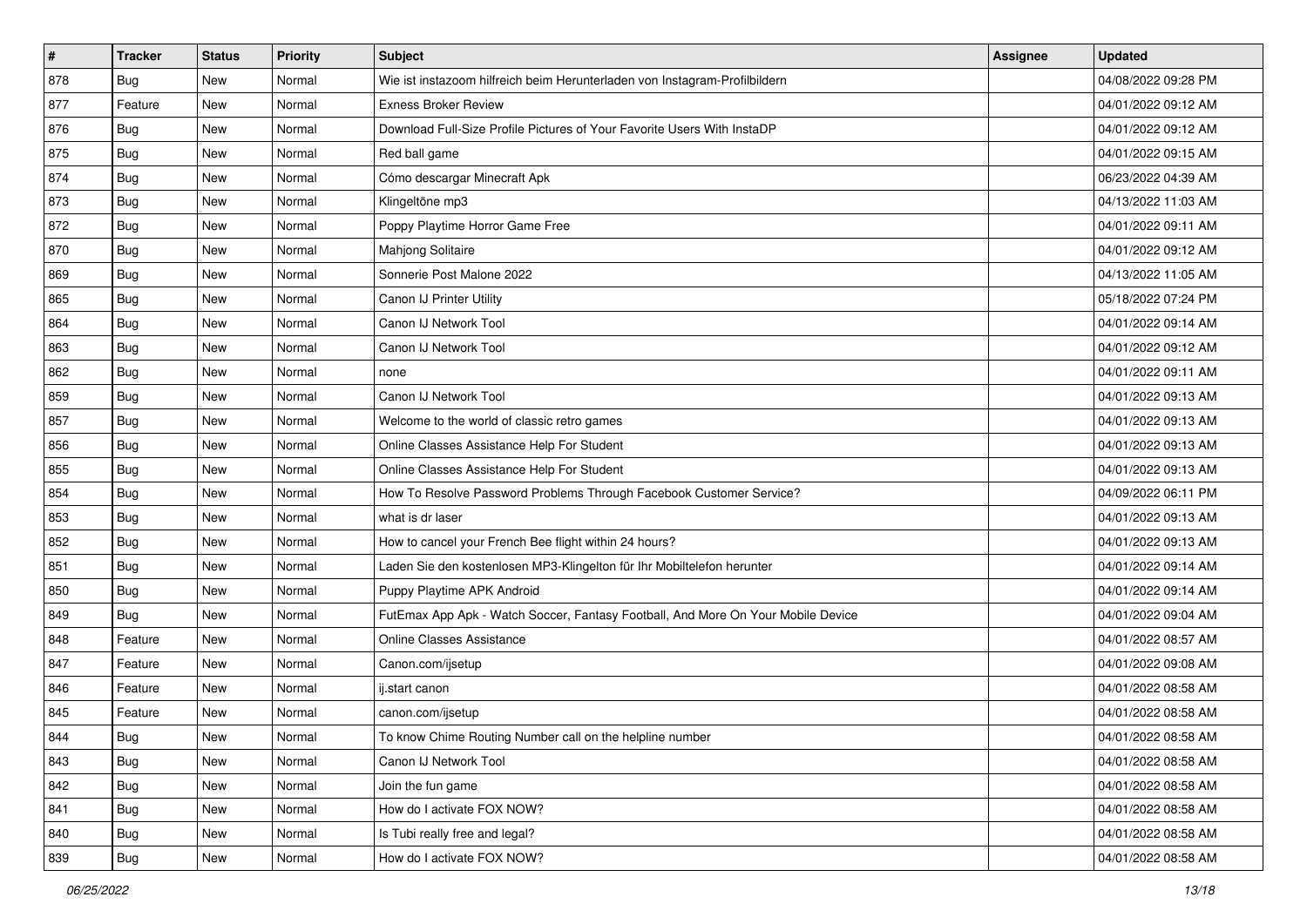| #   | <b>Tracker</b> | <b>Status</b> | <b>Priority</b> | <b>Subject</b>                                                   | Assignee | <b>Updated</b>      |
|-----|----------------|---------------|-----------------|------------------------------------------------------------------|----------|---------------------|
| 838 | <b>Bug</b>     | New           | Normal          | Celebrity Hunter Mod apk - Como instalá-lo                       |          | 04/01/2022 08:58 AM |
| 836 | <b>Bug</b>     | New           | Normal          | What Is The Required Amount To Pay As Cash App Clearance Fee?    |          | 04/01/2022 09:00 AM |
| 835 | Bug            | New           | Normal          | Build your strong army with Taming io                            |          | 04/01/2022 08:59 AM |
| 834 | <b>Bug</b>     | New           | Normal          | Grasp the secret to relieve stress and fatigue                   |          | 04/01/2022 08:57 AM |
| 833 | <b>Bug</b>     | <b>New</b>    | Normal          | Does Direct Deposit Hit Chime- seek Chime Customer Service       |          | 04/01/2022 08:59 AM |
| 832 | <b>Bug</b>     | New           | Normal          | Choque Royale Mod Apk                                            |          | 04/01/2022 08:59 AM |
| 831 | Bug            | New           | Normal          | Build and shoot                                                  |          | 05/29/2022 04:47 PM |
| 830 | Bug            | New           | Normal          | Poppy Playtime APK                                               |          | 04/01/2022 08:59 AM |
| 828 | <b>Bug</b>     | New           | Normal          | Nursery management                                               |          | 06/13/2022 08:55 AM |
| 827 | Bug            | New           | Normal          | Come To Know The Required Steps To Unlock Cash App Account       |          | 04/01/2022 08:59 AM |
| 826 | <b>Bug</b>     | New           | Normal          | How to Dowload MXL TV Premium                                    |          | 05/26/2022 03:34 PM |
| 825 | Bug            | New           | Normal          | Lucky Patcher Download                                           |          | 04/01/2022 08:59 AM |
| 822 | Bug            | New           | Normal          | Dowload Your Boyfriend Game                                      |          | 06/23/2022 01:10 PM |
| 821 | <b>Bug</b>     | New           | Normal          | Nicoo - A Review of the Popular Battle Royale Game               |          | 04/01/2022 08:56 AM |
| 820 | <b>Bug</b>     | New           | Normal          | Metal Slug Apk para Android                                      |          | 06/25/2022 05:15 AM |
| 819 | Bug            | New           | Normal          | Metal Slug Apk para Android                                      |          | 04/01/2022 08:59 AM |
| 817 | <b>Bug</b>     | New           | Normal          | Pacman 30th Anniversary                                          |          | 06/23/2022 04:51 AM |
| 816 | Bug            | <b>New</b>    | Normal          | Play Scribble io fun with everyone                               |          | 06/23/2022 10:52 AM |
| 813 | Feature        | New           | Normal          | Canon.com/ijsetup                                                |          | 05/25/2022 08:27 AM |
| 812 | Feature        | New           | Normal          | canon.com/ijsetup                                                |          | 06/24/2022 02:59 AM |
| 811 | Bug            | New           | Normal          | Canon IJ Network Tool                                            |          | 06/20/2022 12:34 AM |
| 810 | Feature        | New           | Normal          | how to remove viruses from a phone                               |          | 06/21/2022 03:40 PM |
| 809 | Bug            | <b>New</b>    | Normal          | Smash Karts - immerse yourself in the exciting race              |          | 06/24/2022 11:37 PM |
| 808 | <b>Bug</b>     | New           | Normal          | Sinnvolle Guten-Morgen-Grüße                                     |          | 06/23/2022 07:27 PM |
| 807 | <b>Bug</b>     | New           | Normal          | 1v1Battle is a strategic action 'Build and shoot' game           |          | 04/01/2022 08:56 AM |
| 806 | Feature        | New           | Normal          | Go everywhere thanks to mapquest driving directions              |          | 06/24/2022 04:36 AM |
| 804 | <b>Bug</b>     | New           | Normal          | Review                                                           |          | 06/24/2022 12:23 AM |
| 802 | <b>Bug</b>     | New           | Normal          | Who Is an ETL Engineer                                           |          | 06/25/2022 12:34 AM |
| 801 | <b>Bug</b>     | New           | Normal          | Who Is an ETL Engineer                                           |          | 06/24/2022 11:18 PM |
| 800 | Bug            | New           | Normal          | Who Is an ETL Engineer                                           |          | 06/20/2022 10:21 PM |
| 799 | Bug            | New           | Normal          | Who Is an ETL Engineer                                           |          | 06/24/2022 04:30 PM |
| 798 | <b>Bug</b>     | New           | Normal          | Who Is an ETL Engineer                                           |          | 06/23/2022 11:38 PM |
| 796 | <b>Bug</b>     | New           | Normal          | How Does Cash App ++ actually work and What is the process of it |          | 06/22/2022 07:03 AM |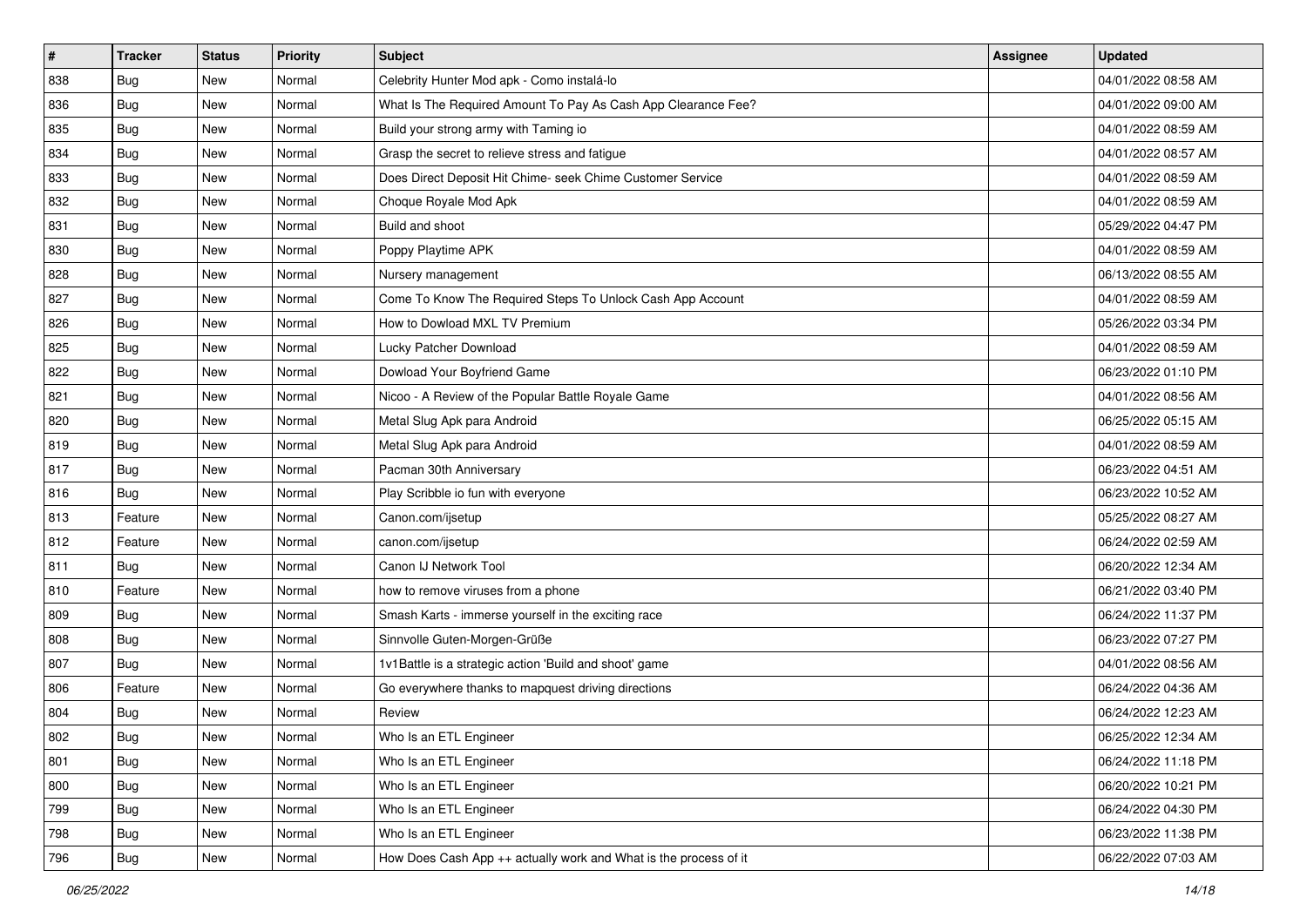| #   | <b>Tracker</b> | <b>Status</b> | <b>Priority</b> | <b>Subject</b>                                                                | Assignee | <b>Updated</b>      |
|-----|----------------|---------------|-----------------|-------------------------------------------------------------------------------|----------|---------------------|
| 795 | <b>Bug</b>     | New           | Normal          | Drift Boss - Exciting Race                                                    |          | 04/01/2022 08:57 AM |
| 794 | Feature        | <b>New</b>    | Normal          | Safe place to buy fifa coins                                                  |          | 06/25/2022 12:53 AM |
| 792 | <b>Bug</b>     | New           | Normal          | What is Google Camera Mod?                                                    |          | 04/01/2022 08:59 AM |
| 791 | Bug            | New           | Normal          | Samsnung TV Plus is not working                                               |          | 04/01/2022 09:03 AM |
| 790 | <b>Bug</b>     | <b>New</b>    | Normal          | My app                                                                        |          | 04/01/2022 09:03 AM |
| 789 | Bug            | New           | Normal          | Full version                                                                  |          | 06/25/2022 03:28 AM |
| 788 | Bug            | New           | Normal          | Intro Maker Mod APK                                                           |          | 06/24/2022 06:06 PM |
| 787 | Bug            | New           | Normal          | Assured Assignment Help                                                       |          | 06/24/2022 06:54 AM |
| 786 | Bug            | New           | Normal          | Best Assignment Help in Australia & UK                                        |          | 06/21/2022 09:28 PM |
| 785 | Bug            | New           | Normal          | How To Get Money Off Cash App Without Card Or With A Card?                    |          | 06/21/2022 03:59 PM |
| 784 | <b>Bug</b>     | New           | Normal          | How To Add Money On Cash App Card And Check The Funds?                        |          | 06/25/2022 02:10 AM |
| 783 | <b>Bug</b>     | New           | Normal          | How Do I Determine The Reasons And Solutions To Fix Cash App Transfer Failed? |          | 06/22/2022 02:05 PM |
| 782 | Bug            | New           | Normal          | Comment faire une sonnerie téléphonique                                       |          | 06/24/2022 01:32 PM |
| 781 | Bug            | New           | Normal          | Free Whatsapp Group to Join                                                   |          | 06/25/2022 01:25 AM |
| 777 | <b>Bug</b>     | New           | Normal          | Obtain driving instructions using Google Maps.                                |          | 06/24/2022 07:31 AM |
| 776 | <b>Bug</b>     | New           | Normal          | Wibargain                                                                     |          | 06/17/2022 08:52 PM |
| 775 | Bug            | New           | Normal          | cash app                                                                      |          | 02/14/2022 08:20 AM |
| 774 | Bug            | <b>New</b>    | Normal          | Follow proper initiatives                                                     |          | 06/24/2022 09:27 AM |
| 773 | <b>Bug</b>     | New           | Normal          | Spades - Play online free                                                     |          | 06/25/2022 02:00 AM |
| 772 | Bug            | New           | Normal          | united airlines baggage policy                                                |          | 06/24/2022 12:30 PM |
| 771 | <b>Bug</b>     | New           | Normal          | united airlines baggage policy                                                |          | 06/24/2022 02:22 PM |
| 770 | <b>Bug</b>     | New           | Normal          | Canon IJ Network Tool                                                         |          | 06/24/2022 01:39 AM |
| 769 | Bug            | <b>New</b>    | Normal          | check my cash app                                                             |          | 06/25/2022 04:55 AM |
| 768 | <b>Bug</b>     | New           | Normal          | Where can you buy best jackets online?                                        |          | 04/01/2022 09:05 AM |
| 767 | Bug            | New           | Normal          | apkmod                                                                        |          | 06/24/2022 03:02 PM |
| 766 | Bug            | New           | Normal          | Pobreflix Mod APK Review                                                      |          | 06/23/2022 01:39 AM |
| 765 | <b>Bug</b>     | New           | Normal          | Follow proper initiatives to check my cash app                                |          | 06/23/2022 05:14 PM |
| 764 | <b>Bug</b>     | New           | Normal          | What is available to see what I can watch HBO Max?                            |          | 06/24/2022 05:42 PM |
| 762 | Bug            | New           | Normal          | How To Add Money To A Cash App Card If Struggling With Low Amount?            |          | 06/24/2022 07:48 AM |
| 760 | Bug            | New           | Normal          | apkmod                                                                        |          | 05/20/2022 05:32 AM |
| 758 | Bug            | New           | Normal          | How Do I Study Consistently For Hours?                                        |          | 04/01/2022 09:01 AM |
| 757 | Bug            | New           | Normal          | Why Is Issue of Car Maintenance so Famous for the Consumers?                  |          | 04/01/2022 09:01 AM |
| 756 | Feature        | New           | Normal          | Your one-stop destination for the thesis writing service                      |          | 04/01/2022 09:01 AM |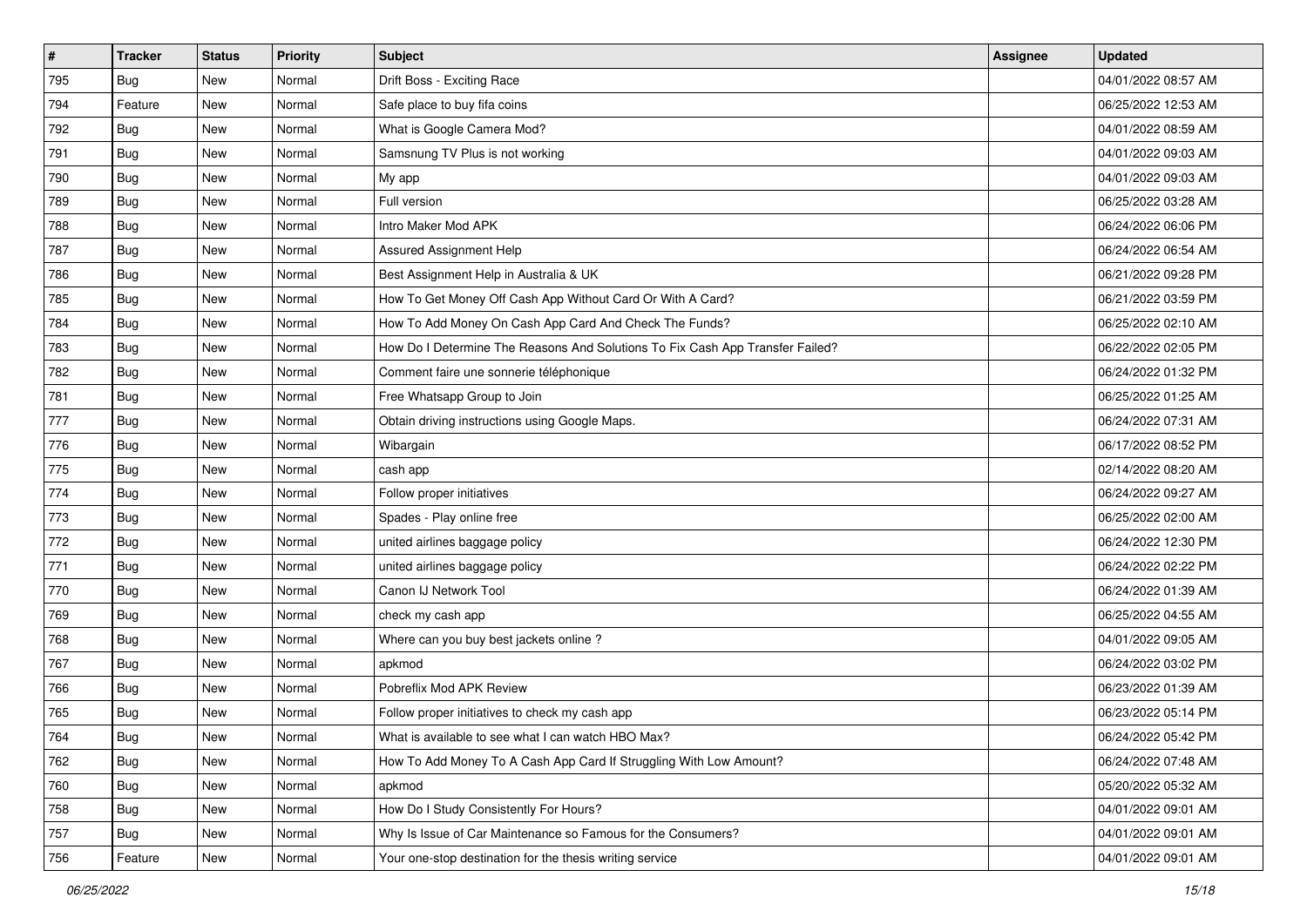| #   | <b>Tracker</b> | <b>Status</b> | <b>Priority</b> | Subject                                                                                             | <b>Assignee</b> | <b>Updated</b>      |
|-----|----------------|---------------|-----------------|-----------------------------------------------------------------------------------------------------|-----------------|---------------------|
| 754 | <b>Bug</b>     | New           | Normal          | Cómo descargar tonos gratis de teléfono celular                                                     |                 | 04/29/2022 05:26 AM |
| 753 | Bug            | New           | Normal          | onlineessaygrader                                                                                   |                 | 04/01/2022 09:01 AM |
| 752 | Bug            | New           | Normal          | Plagerism checker                                                                                   |                 | 04/01/2022 09:03 AM |
| 750 | Bug            | New           | Normal          | Create a Report Template                                                                            |                 | 04/01/2022 09:00 AM |
| 749 | Bug            | <b>New</b>    | Normal          | The Best Bubble Shooter Game for Android                                                            |                 | 04/01/2022 09:02 AM |
| 748 | Bug            | New           | Normal          | Il y a quelques façons d'obtenir des sonneries gratuites pour votre iPhone                          |                 | 04/01/2022 09:02 AM |
| 747 | Bug            | New           | Normal          | How to Install Tyflex Plus on Your Android Device                                                   |                 | 04/01/2022 09:02 AM |
| 744 | Bug            | New           | Normal          | Pixel Survive                                                                                       |                 | 04/01/2022 09:02 AM |
| 743 | Bug            | New           | Normal          | They promote 'pixel art' contests and a 'game jam' related to the work and figure of Carlos Casares |                 | 04/15/2022 09:12 PM |
| 742 | Bug            | New           | Normal          | How Long Does Cash App Support Take To Respond For A Better Support?                                |                 | 04/01/2022 09:02 AM |
| 741 | Bug            | New           | Normal          | <b>Blockchain Technology Solutions</b>                                                              |                 | 04/01/2022 09:02 AM |
| 740 | Feature        | New           | Normal          | Online Thesis Help USA                                                                              |                 | 06/25/2022 09:42 AM |
| 739 | Bug            | New           | Normal          | law dissertation help                                                                               |                 | 04/01/2022 09:02 AM |
| 738 | Bug            | New           | Normal          | How Much Amount Do I Get Using The Referral Code For Cash App?                                      |                 | 04/01/2022 09:03 AM |
| 737 | Bug            | New           | Normal          | How Do I Talk To A Live Person At Facebook If Anything Is Doubtful?                                 |                 | 04/01/2022 09:20 AM |
| 736 | Bug            | New           | Normal          | I Want to Edit in My Website (transfer-factor.net) Unfortunately, Unable to Edit It                 |                 | 06/24/2022 07:32 AM |
| 735 | Bug            | New           | Normal          | A quick fix of how to get money back from cash app stocks                                           |                 | 06/24/2022 07:30 AM |
| 734 | Bug            | New           | Normal          | DR. STRANGE: Multiverse of Scheduling Madness!                                                      |                 | 04/01/2022 09:33 AM |
| 733 | <b>Bug</b>     | New           | Normal          | How does one go about getting a book deal?                                                          |                 | 04/01/2022 09:33 AM |
| 732 | Bug            | New           | Normal          | Get rectifications steps about why cash app transfer failed                                         |                 | 04/01/2022 09:33 AM |
| 731 | <b>Bug</b>     | New           | Normal          | Avail Of Cash App Customer Service If Unable To Down Cash App Mobile App?                           |                 | 04/01/2022 09:33 AM |
| 730 | Bug            | New           | Normal          | Canon IJ Network Tool                                                                               |                 | 04/01/2022 09:33 AM |
| 729 | Bug            | <b>New</b>    | Normal          | Canon IJ Network Tool                                                                               |                 | 04/01/2022 09:33 AM |
| 728 | Bug            | New           | Normal          | Will Cash App refund money if scammed? Hitches With Optimum Ease                                    |                 | 04/01/2022 09:33 AM |
| 726 | Bug            | New           | Normal          | Mobile Application Development Services                                                             |                 | 06/25/2022 06:02 AM |
| 725 | Feature        | New           | Normal          | What are memo writing services design                                                               |                 | 06/24/2022 06:24 AM |
| 724 | Bug            | New           | Normal          | Dial Chime Customer support number for a quick response                                             |                 | 06/24/2022 01:30 PM |
| 721 | Bug            | New           | Normal          | Cómo instalar un Mod Apk                                                                            |                 | 06/24/2022 09:39 PM |
| 720 | <b>Bug</b>     | New           | Normal          | How does Cash App Phone Number provide a quick treatment?                                           |                 | 06/23/2022 09:57 PM |
| 719 | Bug            | New           | Normal          | How Do I Send \$5000 Through Cash App Account With Ease?                                            |                 | 06/24/2022 07:15 PM |
| 717 | Bug            | New           | Normal          | Disney Plus Apk - Watch Movies and TV Shows on Your Device                                          |                 | 06/24/2022 12:00 PM |
| 716 | <b>Bug</b>     | New           | Normal          | La celebración de un BabyShower.                                                                    |                 | 06/24/2022 02:09 AM |
| 715 | <b>Bug</b>     | New           | Normal          | Puppy Playtime Descargar gratis                                                                     |                 | 06/22/2022 01:40 AM |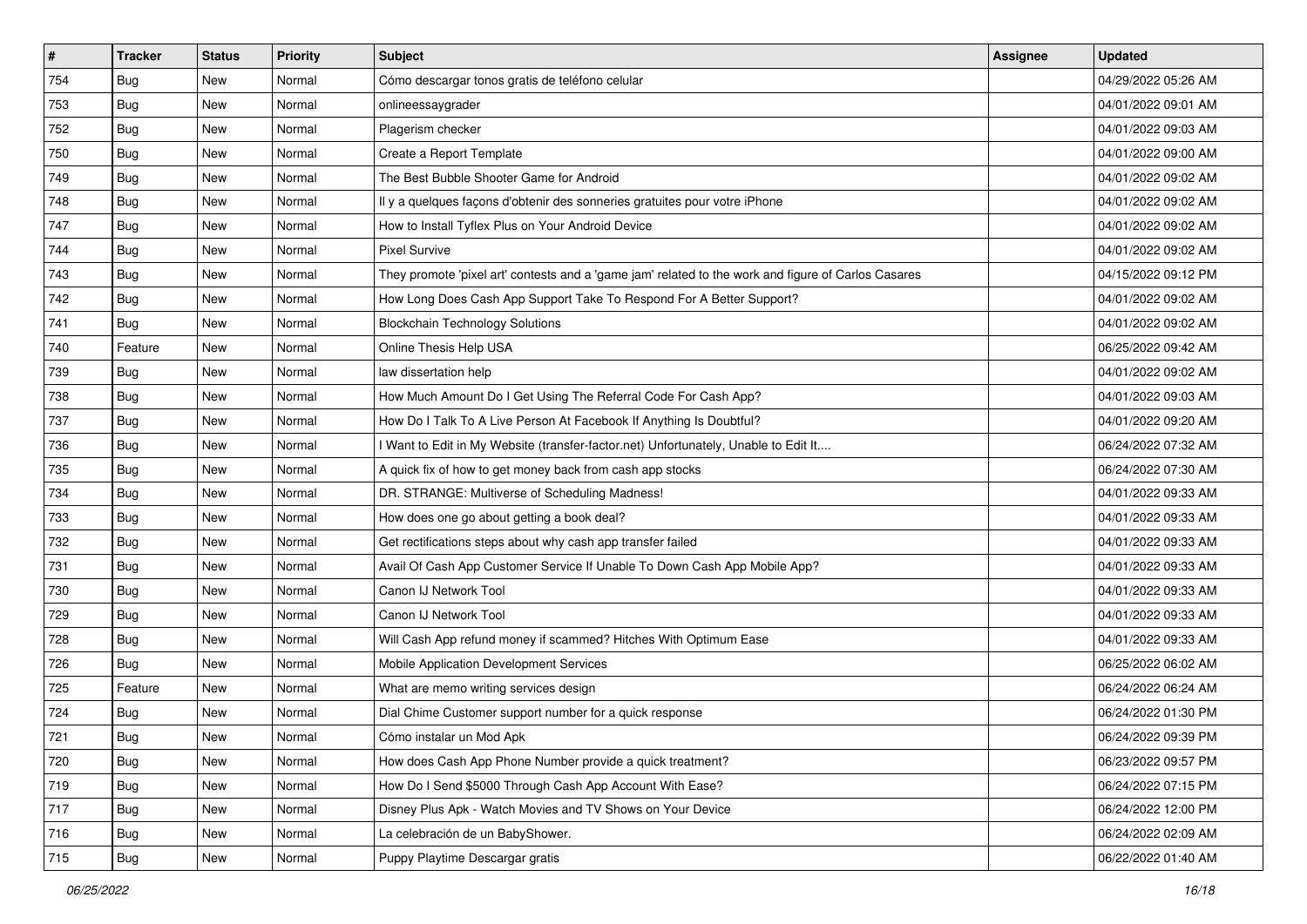| #   | <b>Tracker</b> | <b>Status</b> | <b>Priority</b> | Subject                                                                      | <b>Assignee</b> | <b>Updated</b>      |
|-----|----------------|---------------|-----------------|------------------------------------------------------------------------------|-----------------|---------------------|
| 714 | <b>Bug</b>     | New           | Normal          | Cuevana 3 Premium - Enjoy Your Favorite Movies and TV Shows on Your Smart TV |                 | 06/24/2022 01:19 PM |
| 712 | Bug            | New           | Normal          | <b>Tips and Tricks</b>                                                       |                 | 06/24/2022 04:19 PM |
| 711 | Bug            | New           | Normal          | Human Fall Flat Apk Download                                                 |                 | 06/25/2022 09:44 AM |
| 710 | <b>Bug</b>     | New           | Normal          | Take Necessary Assistance If You Are Unable Activate Cash App Card           |                 | 06/24/2022 04:49 AM |
| 709 | <b>Bug</b>     | <b>New</b>    | Normal          | How To Load Cash App Card At Walmart Without Having To Face Any Hassle?      |                 | 06/24/2022 12:18 AM |
| 708 | Bug            | New           | Normal          | Efficient ways to proceed with the cash app dispute process?                 |                 | 06/24/2022 07:20 AM |
| 706 | Bug            | New           | Normal          | How Can You Cancel A Cash App Payment Without Any Prior Information?         |                 | 04/01/2022 09:30 AM |
| 705 | <b>Bug</b>     | New           | Normal          | wuxiaworld                                                                   |                 | 06/17/2022 04:54 PM |
| 704 | <b>Bug</b>     | New           | Normal          | Reach support team of Chime Customer Service for instant help                |                 | 06/22/2022 07:36 AM |
| 703 | Bug            | New           | Normal          | For real-time help, dial Facebook customer service number                    |                 | 06/23/2022 09:24 PM |
| 702 | Bug            | New           | Normal          | Avail Chime Customer Service to know How To Get Chime Bank Statement         |                 | 06/21/2022 08:32 AM |
| 701 | Bug            | New           | Normal          | Why Law Essay Helper UK is Necessary?                                        |                 | 06/24/2022 03:17 PM |
| 700 | Bug            | New           | Normal          | Cómo descargar Poppy Playtime                                                |                 | 04/01/2022 09:30 AM |
| 699 | Bug            | New           | Normal          | Would you be able to utilize Cash App Twitch?                                |                 | 06/24/2022 07:29 AM |
| 698 | Feature        | New           | Normal          | Connect with cash app representative to ask about cash app flip scam         |                 | 04/04/2022 08:07 PM |
| 697 | Bug            | New           | Normal          | How to Descargar Pura TV For Android                                         |                 | 06/25/2022 06:01 AM |
| 696 | Bug            | New           | Normal          | How to Install the TuMangaOnline App                                         |                 | 06/25/2022 04:51 AM |
| 695 | Bug            | <b>New</b>    | Normal          | Refer Listas IPTV Apk                                                        |                 | 06/24/2022 03:46 AM |
| 693 | Feature        | New           | Normal          | How To Get My Money Back From The Cash App To Your Wallet?                   |                 | 06/23/2022 02:32 PM |
| 692 | Bug            | New           | Normal          | Esports 888b                                                                 |                 | 06/12/2022 10:04 AM |
| 691 | Bug            | New           | Normal          | tea garden dublin                                                            |                 | 04/01/2022 09:31 AM |
| 690 | Bug            | New           | Normal          | campervan hire                                                               |                 | 06/25/2022 01:32 AM |
| 689 | Bug            | <b>New</b>    | Normal          | How to use twitch.tv/activate?                                               |                 | 06/23/2022 07:30 PM |
| 688 | Bug            | New           | Normal          | How to use twitch.tv/activate?                                               |                 | 06/24/2022 04:16 AM |
| 687 | Bug            | New           | Normal          | How to use twitch ty/activate?                                               |                 | 06/25/2022 01:11 AM |
| 686 | Bug            | New           | Normal          | Welcome To The Most Demandable Mahipalpur Escorts Agency                     |                 | 06/22/2022 09:42 AM |
| 684 | <b>Bug</b>     | New           | Normal          | Difference between paper map and online map                                  |                 | 06/25/2022 06:57 AM |
| 683 | Feature        | New           | Normal          | Game creation                                                                |                 | 06/22/2022 12:51 AM |
| 682 | Bug            | New           | Normal          | Does Facebook customer service live chat allow to speak with someone?        |                 | 06/24/2022 06:54 AM |
| 680 | Feature        | New           | Normal          | Word Jewels 2                                                                |                 | 06/25/2022 02:46 AM |
| 679 | Bug            | New           | Normal          | Word Finder helps you to play word games better                              |                 | 04/01/2022 09:34 AM |
| 678 | <b>Bug</b>     | New           | Normal          | How to be a winner in buidnow gg                                             |                 | 06/24/2022 06:57 AM |
| 677 | <b>Bug</b>     | New           | Normal          | Logo Design Services Near Me                                                 |                 | 06/24/2022 08:52 AM |